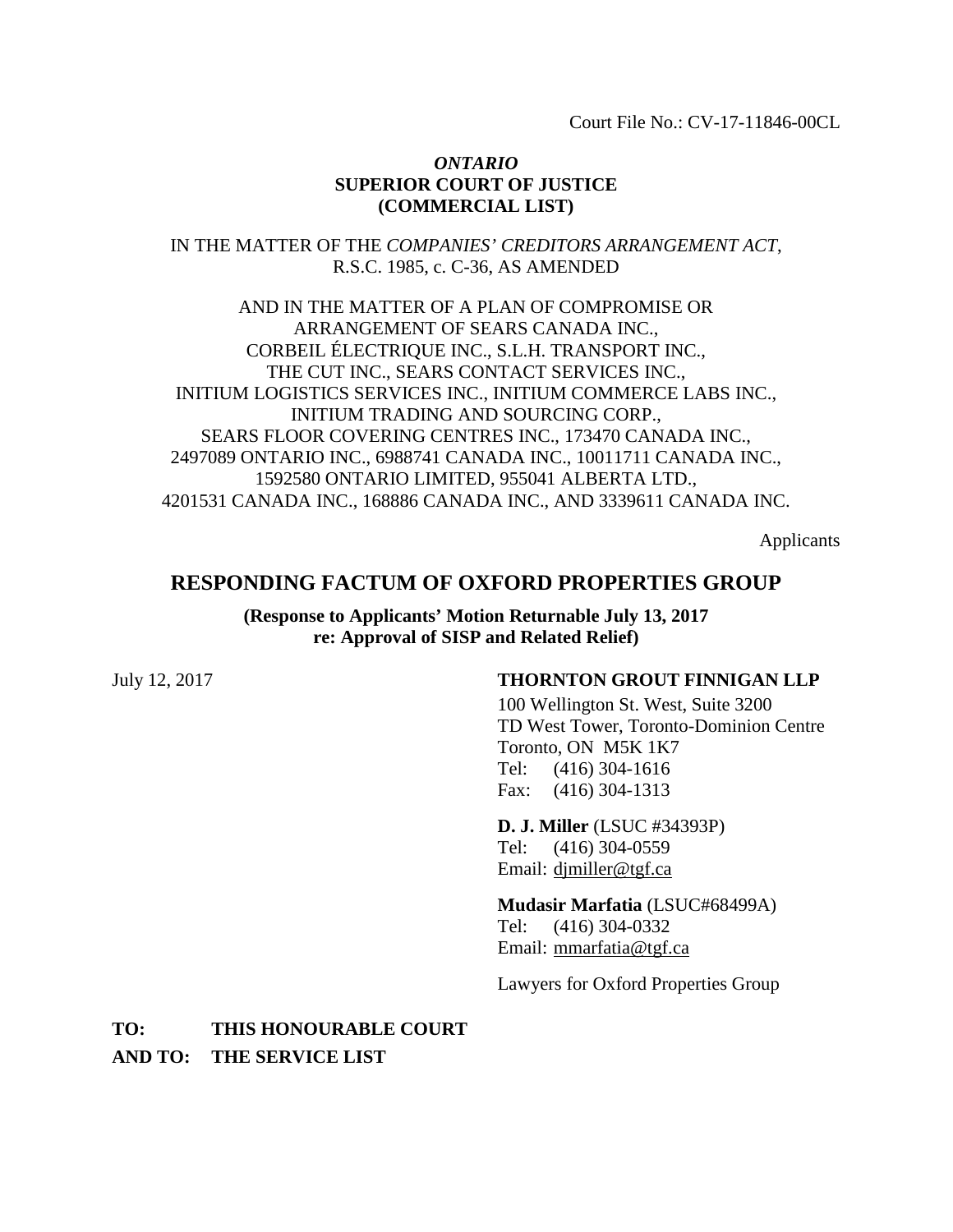Court File No.: CV-17-11846-00CL

## *ONTARIO* **SUPERIOR COURT OF JUSTICE (COMMERCIAL LIST)**

IN THE MATTER OF THE *COMPANIES' CREDITORS ARRANGEMENT ACT*, R.S.C. 1985, c. C-36, AS AMENDED

AND IN THE MATTER OF A PLAN OF COMPROMISE OR ARRANGEMENT OF SEARS CANADA INC., CORBEIL ÉLECTRIQUE INC., S.L.H. TRANSPORT INC., THE CUT INC., SEARS CONTACT SERVICES INC., INITIUM LOGISTICS SERVICES INC., INITIUM COMMERCE LABS INC., INITIUM TRADING AND SOURCING CORP., SEARS FLOOR COVERING CENTRES INC., 173470 CANADA INC., 2497089 ONTARIO INC., 6988741 CANADA INC., 10011711 CANADA INC., 1592580 ONTARIO LIMITED, 955041 ALBERTA LTD., 4201531 CANADA INC., 168886 CANADA INC., AND 3339611 CANADA INC.

Applicants

# **RESPONDING FACTUM OF OXFORD PROPERTIES GROUP**

## **PART I - OVERVIEW**

- 1. The Applicants seek certain Orders, as detailed in their Notice of Motion dated July 5, 2017 for, among other things, approval of a comprehensive sale and investment solicitation process ("**SISP**") in respect of a portion or the entirety of the Applicants' assets and business, in the form attached as Schedule "B" to their Notice of Motion (the "**SISP Approval Order**").
- 2. Genevieve Wong, the Director, Retail Legal Services of Oxford Properties Group, and the Assistant Secretary of OPGI Management Limited Partnership (collectively, "**OPGI**"), has sworn an Affidavit on July 12, 2017 (the "**OPGI Affidavit**") on behalf of OPGI providing evidence in response and opposition to certain relief requested by the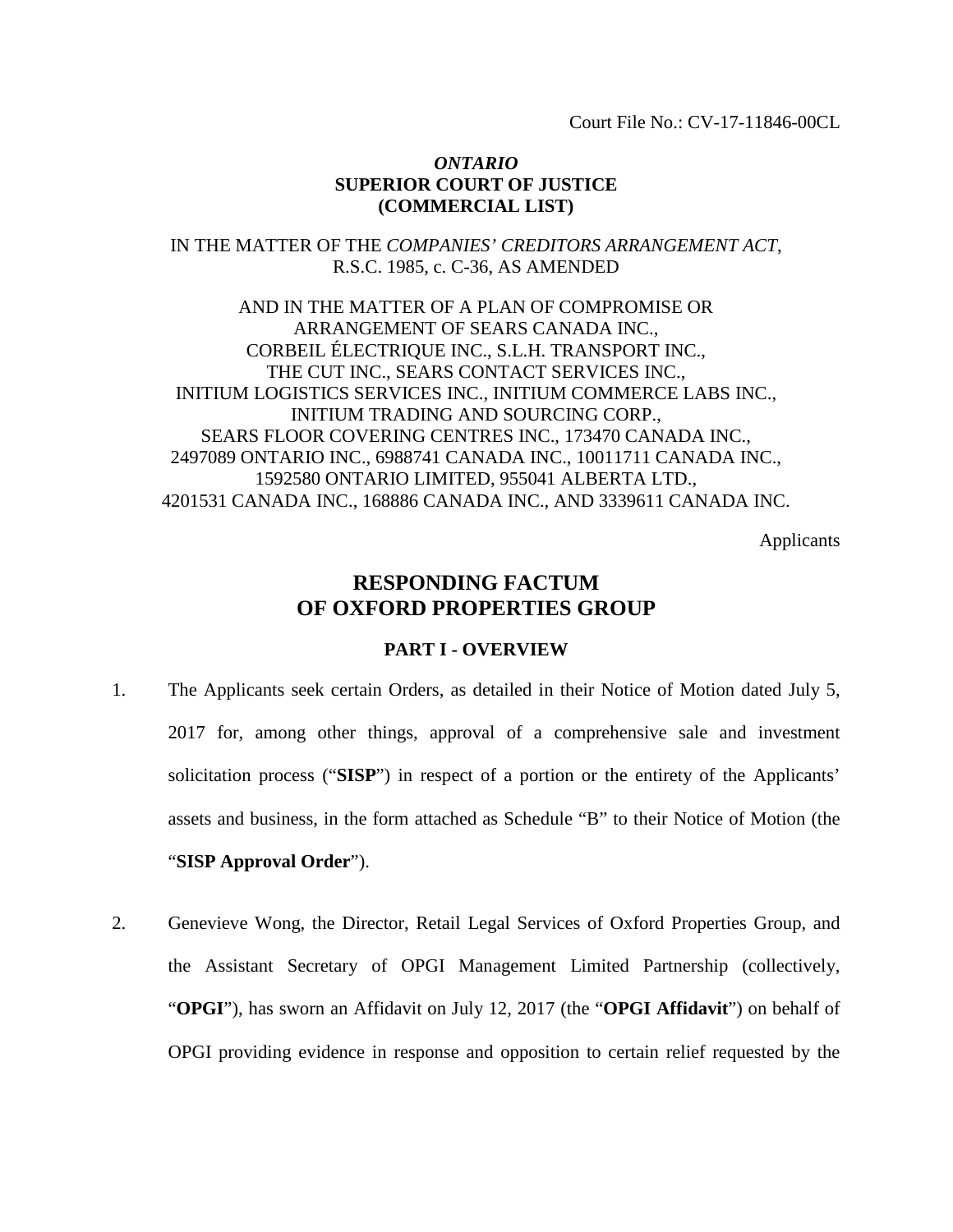Applicants in the Notice, and in support of the amendments (as requested in Part V herein) to such relief.

#### **PART II - FACTS**

## **A. Background**

- 3. On June 22, 2017, the Applicants sought and were granted protection under the *Companies' Creditors Arrangement Act* (Canada)<sup>[1](#page-2-0)</sup> (the "**CCAA**") pursuant to the Initial Order of Mr. Justice Hainey of the Ontario Superior Court of Justice (Commercial List) (the "**Initial Order**").
- 4. Pursuant to the Initial Order, the Court appointed FTI Consulting Canada Inc. as an officer of the Court to monitor the assets, businesses and affairs of the Applicants (in such capacity, the "**Monitor**") in the course of these CCAA proceedings.
- 5. Capitalized terms not otherwise defined herein are defined in the Monitor's Pre-filing Report dated June 22, 2017 (the "**Monitor's Report**").
- 6. OPGI or one of its affiliates, as owner or co-owner and/or property manager, operates certain shopping centres in Canada in which the Applicants are either tenants or adjacent land owners subject to agreements with OPGI. Set out below is a chart detailing the legal name of each of OPGI's and their co-owner's affiliates who hold the ownership interests in the properties in which the Applicants are either tenants or adjacent land owners. For

<span id="page-2-0"></span><sup>&</sup>lt;sup>1</sup> R.S.C., 1985, c. C-36, as amended.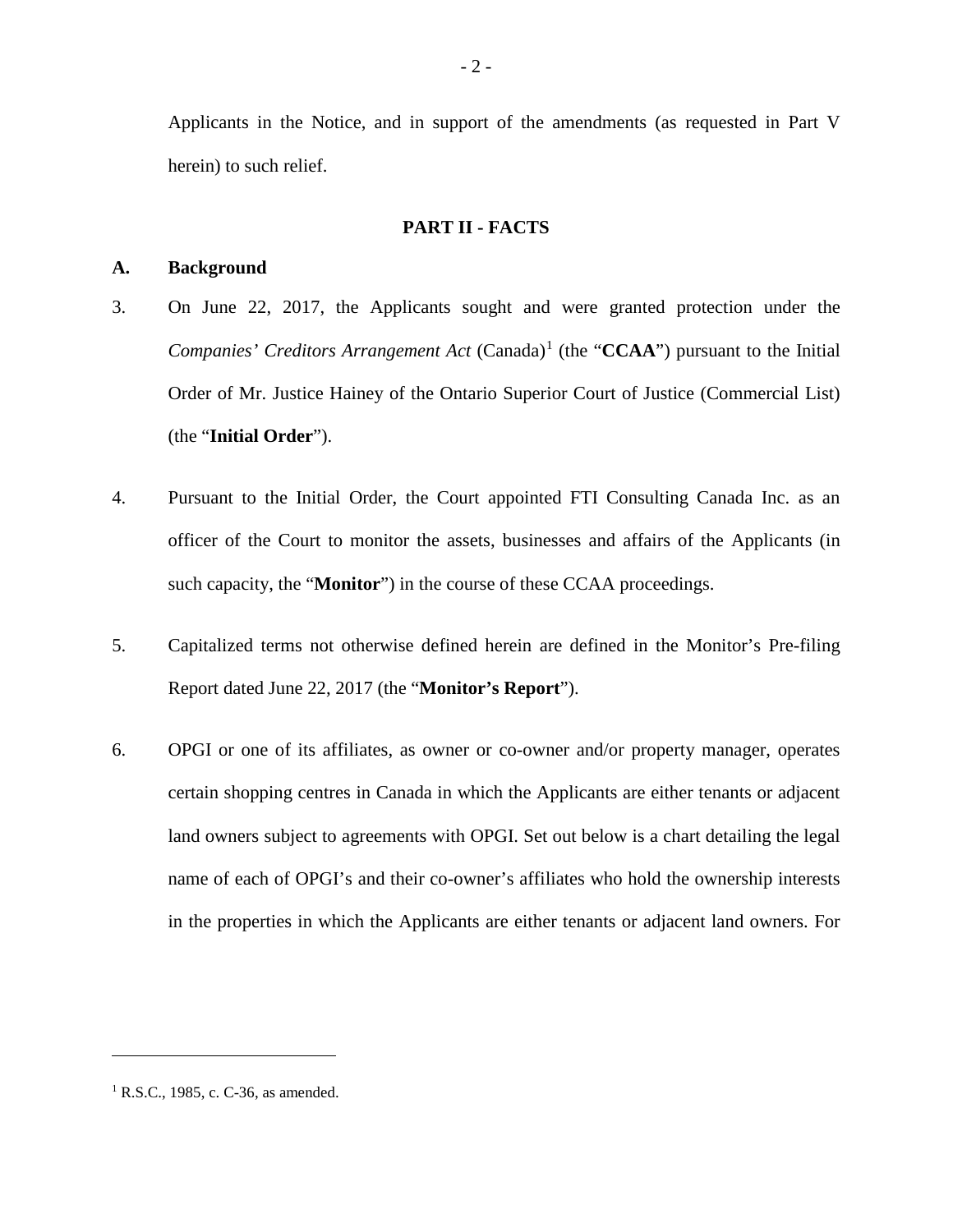the purposes of this Factum, OPGI will be referred to as the representative party for the owners of the properties listed below. [2](#page-3-0)

| <b>Mall / Centre</b>                                    | <b>Name of Landlord</b>                                                                                             | Location                  | <b>Nature of</b><br>Applicants'<br><b>Interest</b> |
|---------------------------------------------------------|---------------------------------------------------------------------------------------------------------------------|---------------------------|----------------------------------------------------|
| Les Galeries de la Capitale<br>(Sears Department Store) | Galeries<br>de<br>Les<br>la<br>Capitale Holdings Inc.                                                               | City,<br>Quebec<br>Quebec | Leasehold                                          |
| Les Galeries de la Capitale<br>(Sears Home Store)       | Galeries<br>Les<br>de<br>la<br>Capitale Holdings Inc.                                                               | Quebec<br>City,<br>Quebec | Leasehold                                          |
| Southcentre Mall                                        | Oxford Properties Retail<br>Holdings Inc. and Oxford<br>Properties<br>Retail<br>Holdings II Inc.                    | Calgary, Alberta          | Leasehold                                          |
| Kingsway Mall (previously<br>"Kingsway Garden Mall")    | Garden<br>Kingsway<br>Holdings Inc.                                                                                 | Edmonton, Alberta         | Leasehold                                          |
| <b>Scarborough Town Centre</b>                          | Town<br>Scarborough<br>Centre Holdings Inc.                                                                         | Toronto, Ontario          | Leasehold                                          |
| Upper Canada Mall (Sears<br>Home Store)                 | Oxford Properties Retail<br>Holdings<br>$\mathbf{I}$<br>Inc.<br>and<br>CPPIB Upper<br>Canada<br>Mall Inc.           | Newmarket, Ontario        | Freehold<br>(adjacent<br>property owner)           |
| Upper Canada Mall (Sears<br>Department Store)           | Oxford Properties Retail<br>Holdings<br>$\mathbf{I}$<br>Inc.<br>and<br><b>CPPIB</b><br>Upper<br>Canada<br>Mall Inc. | Newmarket, Ontario        | Freehold<br>(adjacent<br>property owner)           |

# **B. The Upper Canada Mall**

7. The Upper Canada Mall is the premiere shopping centre in the Town of Newmarket with 7.8 million visitors annually, 994,367 square feet of retail space and 190 current tenants. Sears Canada Inc. ("**Sears Canada**") owns two parcels of real property comprising part of the Upper Canada Mall, defined and referred to herein as the "**Sears Home Store** 

<span id="page-3-0"></span><sup>2</sup> OPGI Affidavit, at para 6.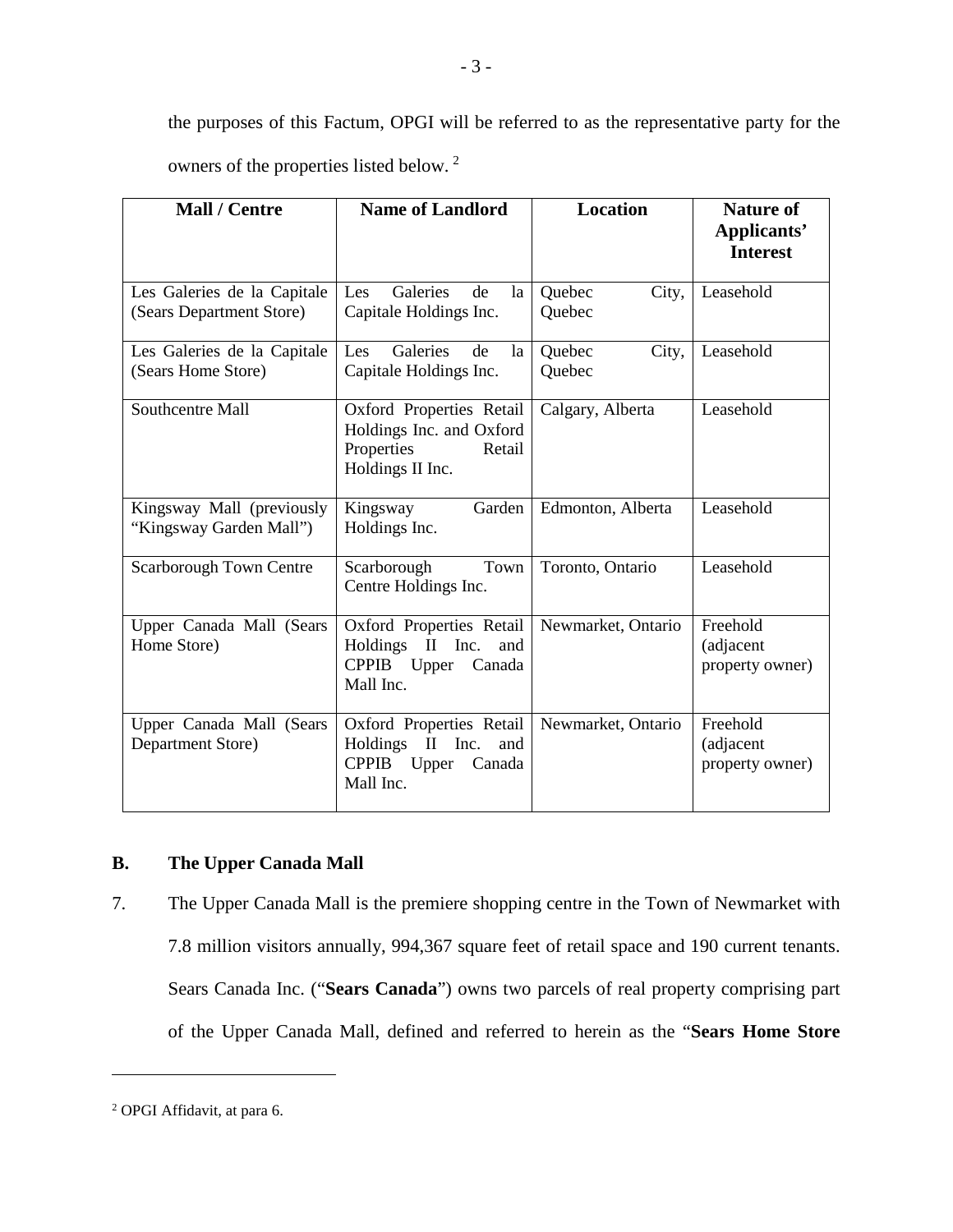**Lands**" and the "**Sears Department Store Lands**" (collectively, the "**Sears Lands**"). The remaining real property comprising the Upper Canada Mall is owned by OPGI, as set out above. [3](#page-4-0)

- 8. The relationship between Sears Canada and OPGI with respect to the operation of their respective portions of Upper Canada Mall as an integrated shopping centre is governed by a series of reciprocal obligations and covenants contained within an operating agreement dated July 25, 1973 and registered on title (as amended or supplemented from time to time and as currently in effect, the "**Operating Agreement**").<sup>[4](#page-4-1)</sup> The Operating Agreement includes certain critical provisions relating to the orderly operation of the Upper Canada Mall, including: the grant of rights of way and access to the Upper Canada Mall through the Sears department store, requiring Sears Canada to adhere to certain use restrictions in respect of the Sears Department Store Lands and providing for the management, maintenance, repair and upkeep of the Upper Canada Mall.<sup>[5](#page-4-2)</sup>
- 9. In addition, the Sears Home Store Lands are subject to a restrictive covenant agreement in favour of OPGI (the "**Restrictive Covenant**") registered on title. The Restrictive Covenant provides that the Sears Home Store Lands shall not be used for any purpose other than the purpose of a retail furniture, appliances and home furnishings store, or,

<span id="page-4-0"></span><sup>3</sup> OPGI Affidavit, at para 7.

<span id="page-4-1"></span><sup>4</sup> Including three Supplements to the Operating Agreement dated December 24, 1987 (the "**First Supplement**"), January 21, 1994 (the "**Second Supplement**") and April 9, 1998 (the "**Third Supplement**"), respectively. OPGI Affidavit, at para 10.

<span id="page-4-2"></span><sup>5</sup> OPGI Affidavit, at para 9.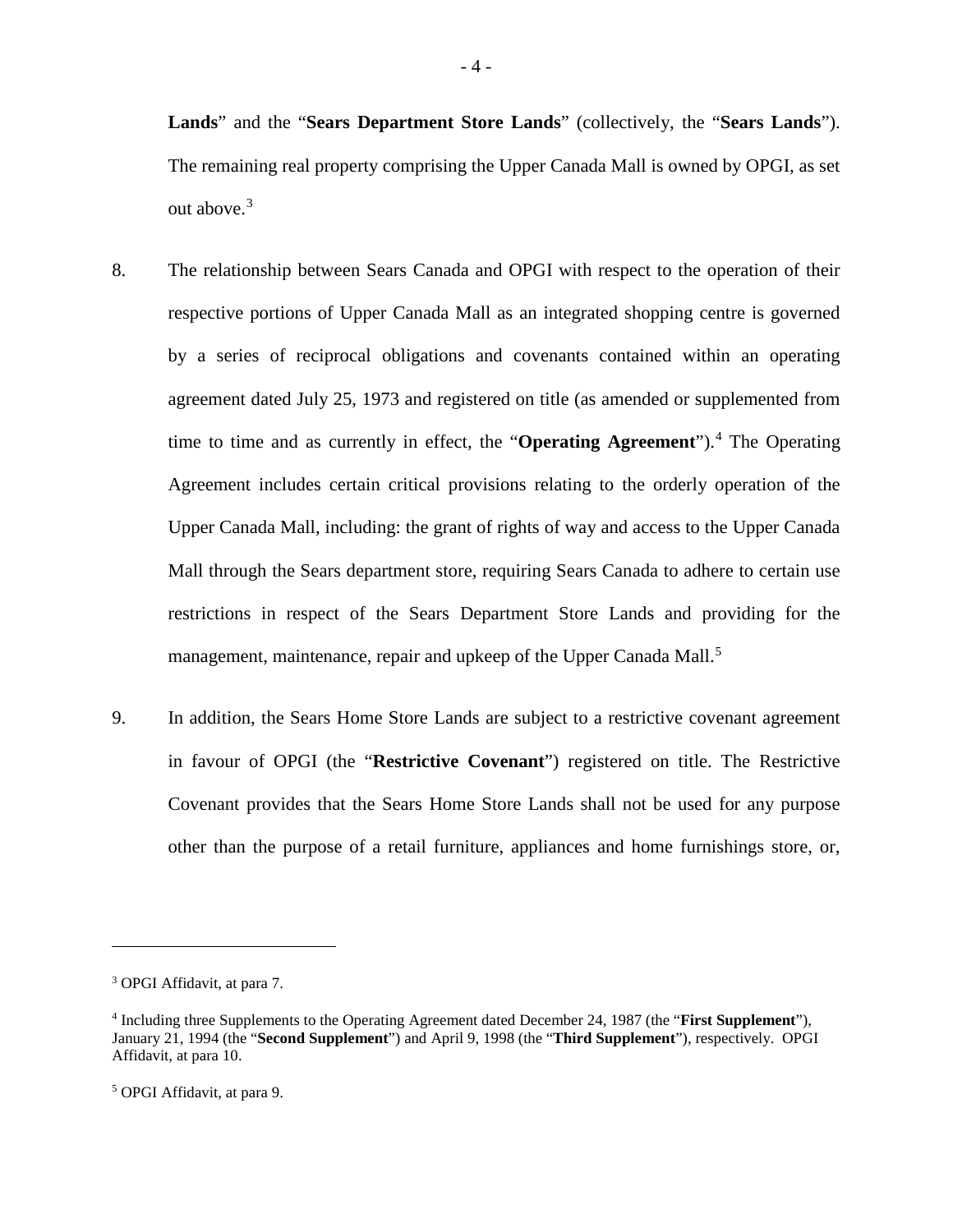subject to certain consent and exclusivity requirements, for such other proposed uses as the parties may mutually agree.<sup>[6](#page-5-0)</sup>

- 10. The Sears Department Store Lands and the Sears Home Store Lands are subject to a right of first refusal in favour of OPGI (the "**ROFR**"). [7](#page-5-1)
- 11. Pursuant to the terms of the ROFR, if Sears Canada wishes to sell all or a portion of the Sears Lands, it must require that the terms and conditions of sale be embodied in a *bona fide* offer to purchase (the "**Offer**") and must provide a copy of the Offer to OPGI. OPGI is granted an option to purchase the lands referenced in the Offer upon the same terms and conditions contained within the Offer. OPGI is entitled to exercise its option to purchase by written notice given within 15 days of receipt of the Offer.<sup>[8](#page-5-2)</sup>
- 12. Regardless of whether the right of first refusal is exercised by OPGI or not, the ROFR explicitly states that all terms of the Operating Agreement shall continue to apply to both the Sears Department Store Lands and the Sears Home Store Lands. The terms and covenants of the Operating Agreement continue to be binding on all transferees.<sup>[9](#page-5-3)</sup>
- 13. The Sears Department Store Lands are also subject to a separate Option to Purchase agreement in favour of OPGI registered on title (the "**Option to Purchase**"). The Option to Purchase grants OPGI the option to purchase the Sears Department Store Lands at the

<span id="page-5-0"></span><sup>6</sup> OPGI Affidavit, at para 11.

<span id="page-5-1"></span><sup>7</sup> OPGI Affidavit, at para 12.

<span id="page-5-2"></span><sup>8</sup> OPGI Affidavit, at para 13.

<span id="page-5-3"></span><sup>9</sup> OPGI Affidavit, at para 14.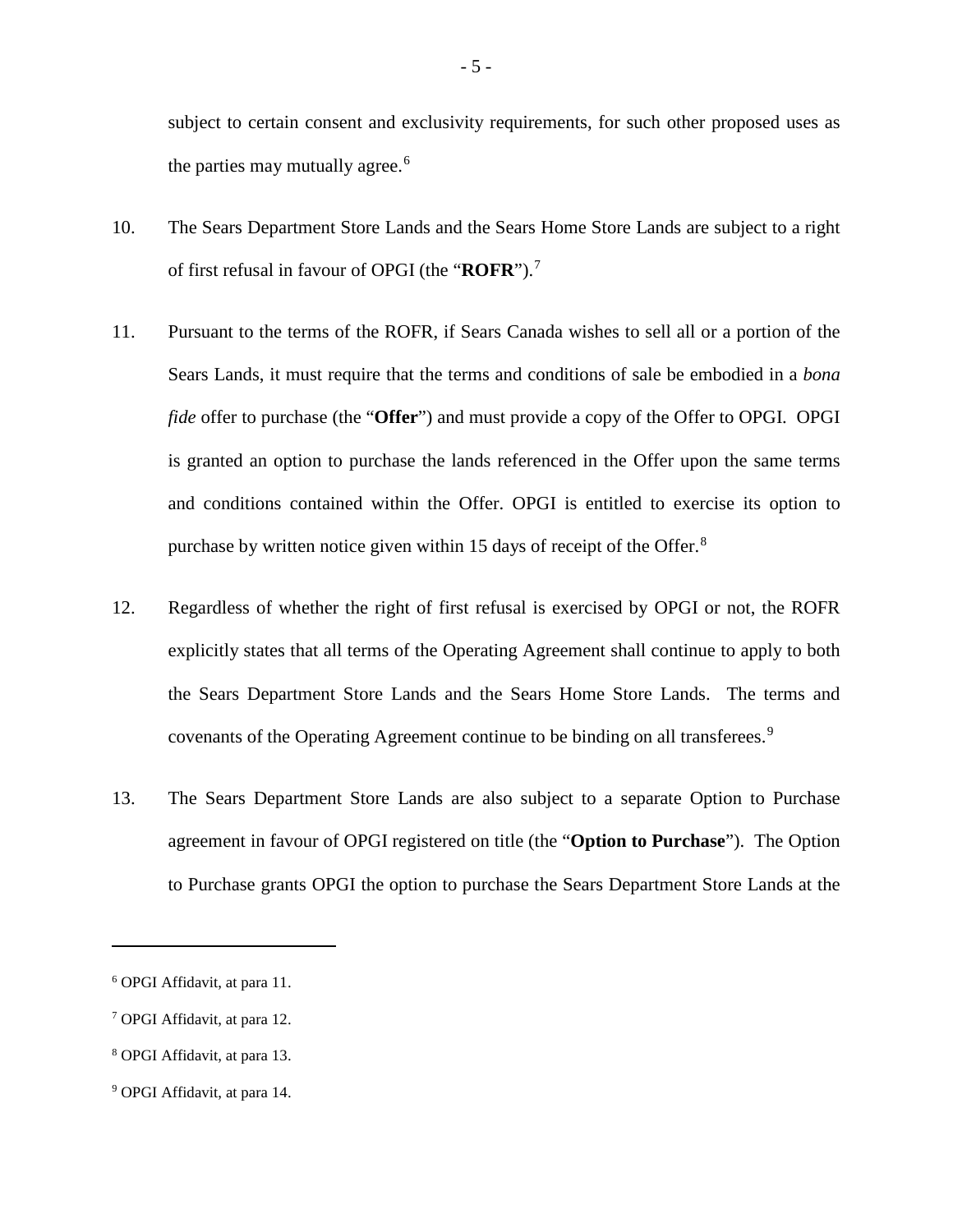current market value in the event that the Sears Department Store Lands are not operated as a department store for a period of 91 consecutive days.<sup>[10](#page-6-0)</sup>

14. The Operating Agreement, Restrictive Covenant, ROFR and Option to Purchase assist the Landlord in ensuring that, notwithstanding the separate ownership, the Upper Canada Mall is operated in accordance with best practices and tenant expectations. It is critically important to OPGI and its tenants at the Upper Canada Mall (and, by extension, the wider community of stakeholders) that all terms of the Operating Agreement, the Restrictive Covenant, the ROFR and the Option to Purchase are respected throughout this proceeding. $11$ 

## **C. Concerns with the Proposed SISP and Initial Order**

- 15. If not otherwise amended on this motion, the SISP (as currently proposed by the Applicants), and the Initial Order (granted by the Court on an *ex parte* basis) would have the effect of ignoring real property rights and contractual rights of landlords and parties holding rights in the nature of a ROFR, while ensuring that the rights of management insiders and DIP Lenders who may choose to participate in the SISP are fully protected.
- 16. Such lack of balance is not consistent with the purposes of the CCAA, is not in keeping with the requirements for fairness and reasonableness in a CCAA proceeding and ought not be approved by the Court without corresponding protections being inserted for the benefit of OPGI and any other similarly situated stakeholders.<sup>[12](#page-6-2)</sup>

<span id="page-6-0"></span><sup>10</sup> OPGI Affidavit, at para 15.

<span id="page-6-1"></span><sup>11</sup> OPGI Affidavit, at para 17.

<span id="page-6-2"></span><sup>12</sup> Factum of the Applicants dated July 7, 2017 ("**Applicants' Factum**") at para 38.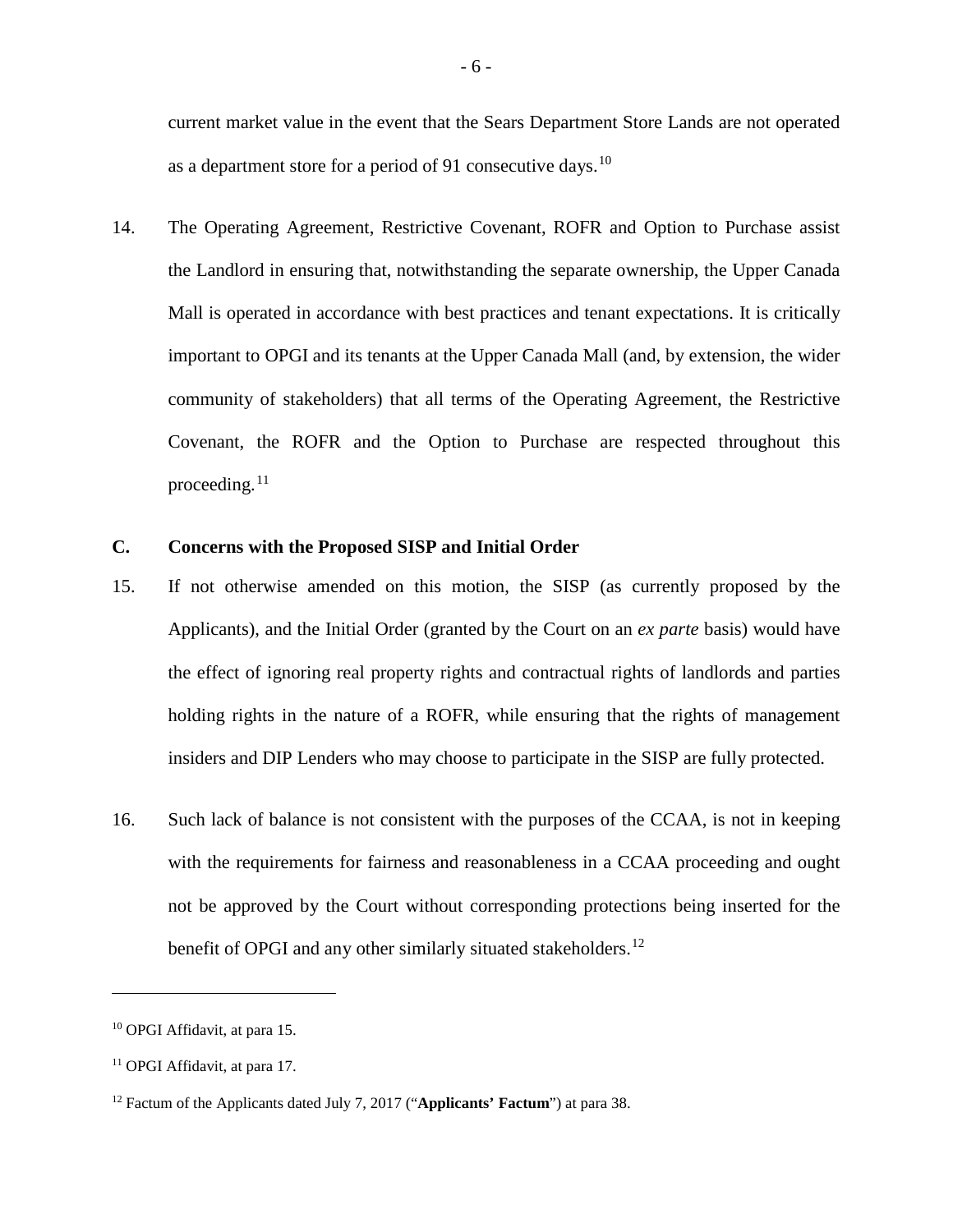## **PART III - ISSUES AND THE LAW**

- 17. The issues to be determined on the Applicants' motion are:
	- (a) Is the form of the SISP requested by the Applicants fair and reasonable, and consistent with the objectives of the CCAA?
	- (b) Should the Applicants be entitled to ignore the contractual and real property rights of third parties when seeking court approval of a sales process?
	- (c) Should the DIP Lenders be prohibited from submitting a credit bid that includes real property that was not subject to security for indebtedness actually advanced and owing to such DIP Lenders as at the date of filing?

#### **PART IV - LAW AND ARGUMENT**

## **A. The SISP as presented is not fair, reasonable or consistent with the objectives of the CCAA**

## **I.** *The SISP is not consistent with the objectives of the CCAA*

18. The objectives of the CCAA include:

- (a) to permit a broad balancing of stakeholder interests;<sup>[13](#page-7-0)</sup> and
- (b) to create conditions for preserving the *status quo* while attempts are made to find common ground amongst stakeholders for a reorganization that is fair to all.<sup>[14](#page-7-1)</sup>
- 19. What parties may seek to do *outside* of a CCAA proceeding (where the only risk is litigation commenced by parties who are adversely affected) is not the standard by which

<span id="page-7-0"></span><sup>&</sup>lt;sup>13</sup> Air Canada, Re [Greater Toronto Airport Authority re gates at new terminal (Toronto)], 2004 CarswellOnt 870 at para 27.

<span id="page-7-1"></span><sup>14</sup> *Century Services Inc. v Canada (Attorney General), 2010 SCC 60* at para 77.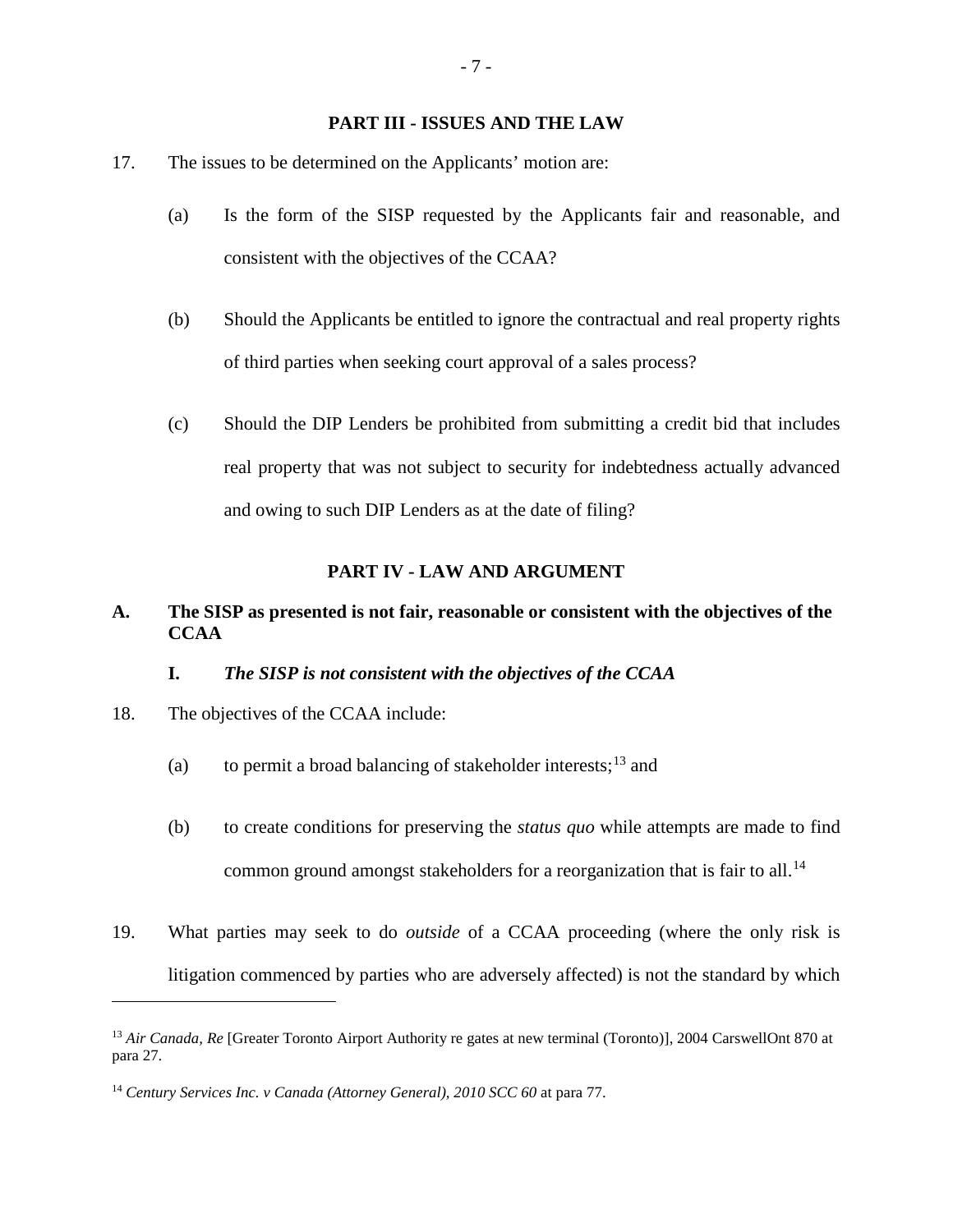to measure its reasonableness where the Applicants have commenced a proceeding and sought the Court's assistance and approval of a SISP process. Having obtained an Initial Order suspending or staying the rights of all other parties, Applicants in a CCAA proceeding cannot then seek to use that equitable relief to ignore or undermine the rights of their stakeholders.

- 20. The SISP, as proposed by the Applicants, is not consistent with the purposes of the CCAA and is not fair and reasonable. Instead, it creates an imbalance in favour of management insiders, largely at the expense of landlords and holders of legitimate real property interests in the Applicants' real property. That imbalance is most glaring when reviewed in relation to rights of first refusal ("**ROFR**") or similar rights that are registered on property owned by Sears Canada that will be offered for sale pursuant to the SISP, but applies more broadly to all agreements to which OPGI is a party at its various locations.
- 21. The SISP terms do not balance the need to liquidate the Applicants' property with the equally-legitimate contractual and real property interests of OPGI and other stakeholders. In particular, the SISP (and by extension the SISP Approval Order and the Initial Order, in the form originally granted):
	- (a) does not exclude from the operation of the stay of proceedings, the ability of parties holding ROFRs to exercise such rights, nor does it explicitly take into account the relevant notice periods for the exercise of such rights by the beneficiaries of ROFRs as part of the SISP timeline;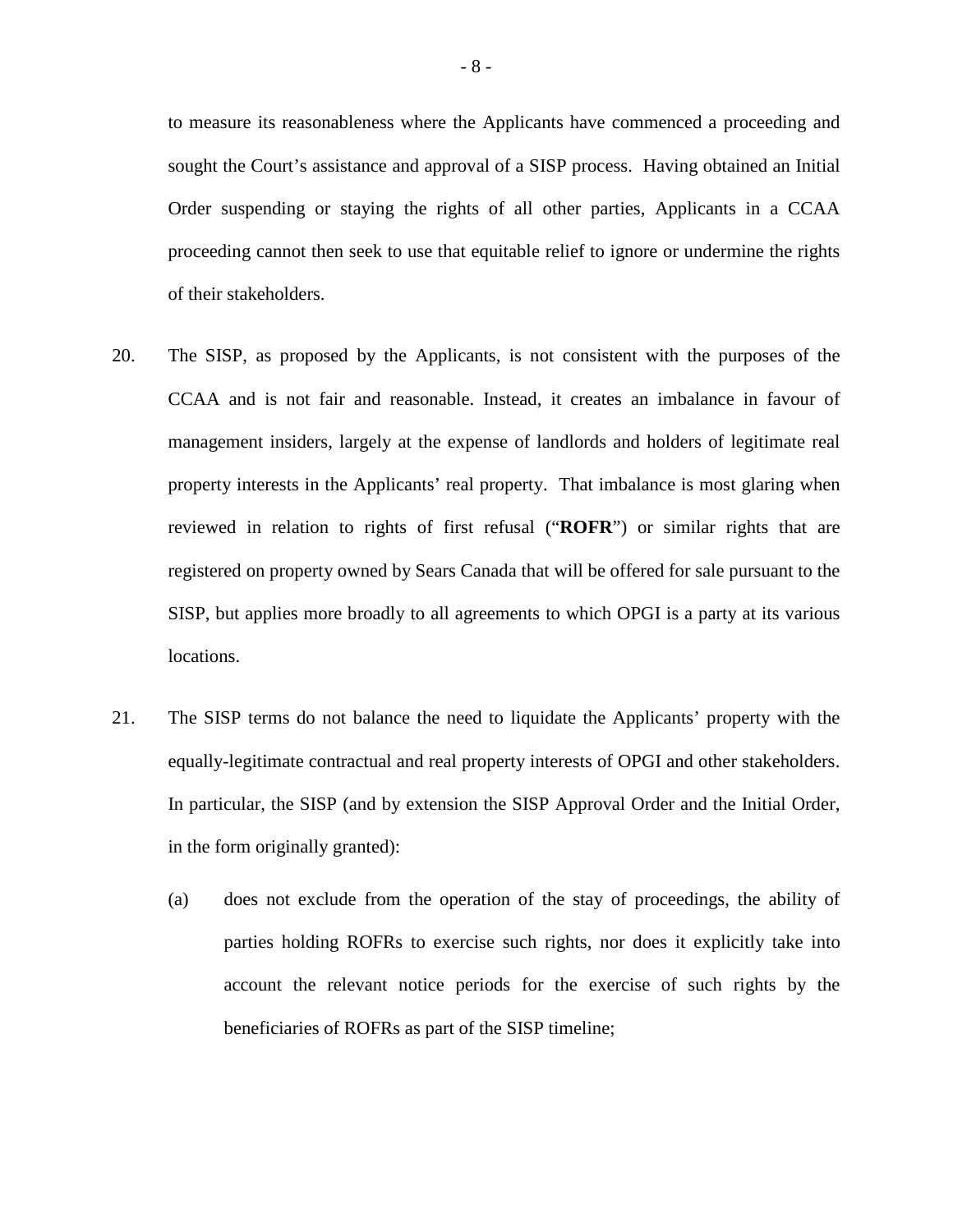- (b) requires landlords to submit a bid with respect to any property subject to a lease in favour of such landlord, two (2) weeks **prior to** the deadline by which management insiders, DIP Lenders and third parties are required to submit a bid in respect of the same property;<sup>[15](#page-9-0)</sup>
- (c) provides insufficient insulation for receipt of Confidential Information and participation in the process by management insiders and DIP Lender participants who may wish to participate as bidders in the SISP, leading to at least the appearance of a lack of fairness in the SISP process;
- (d) does not include a provision confirming that potential bidders will be required to comply with the terms of existing leases or other agreements registered on title and to which the Applicants are subject, including but not limited to operating agreements that protect the proper operation and maintenance of shopping malls affecting hundreds of tenants and thousands of ancillary stakeholders;
- (e) does not provide adequate protection to ensure that beneficiaries of ROFRs (and the Court) will have the ability to fairly assess the *bona fide* nature of a bid that may be received for a specific property subject to a ROFR, including as to its separate value, on a basis that allows a detailed assessment of same;
- (f) fails to ensure that the effect of the "creeping roll-up  $DIP$ "<sup>[16](#page-9-1)</sup> does not place  $DIP$ Lenders in a position where they are permitted to credit bid the DIP as part of the

<span id="page-9-0"></span><sup>15</sup> OPGI Affidavit, at para 17.

<span id="page-9-1"></span><sup>&</sup>lt;sup>16</sup> By reference to the statutory prohibition contained in section 11.2 of the CCAA.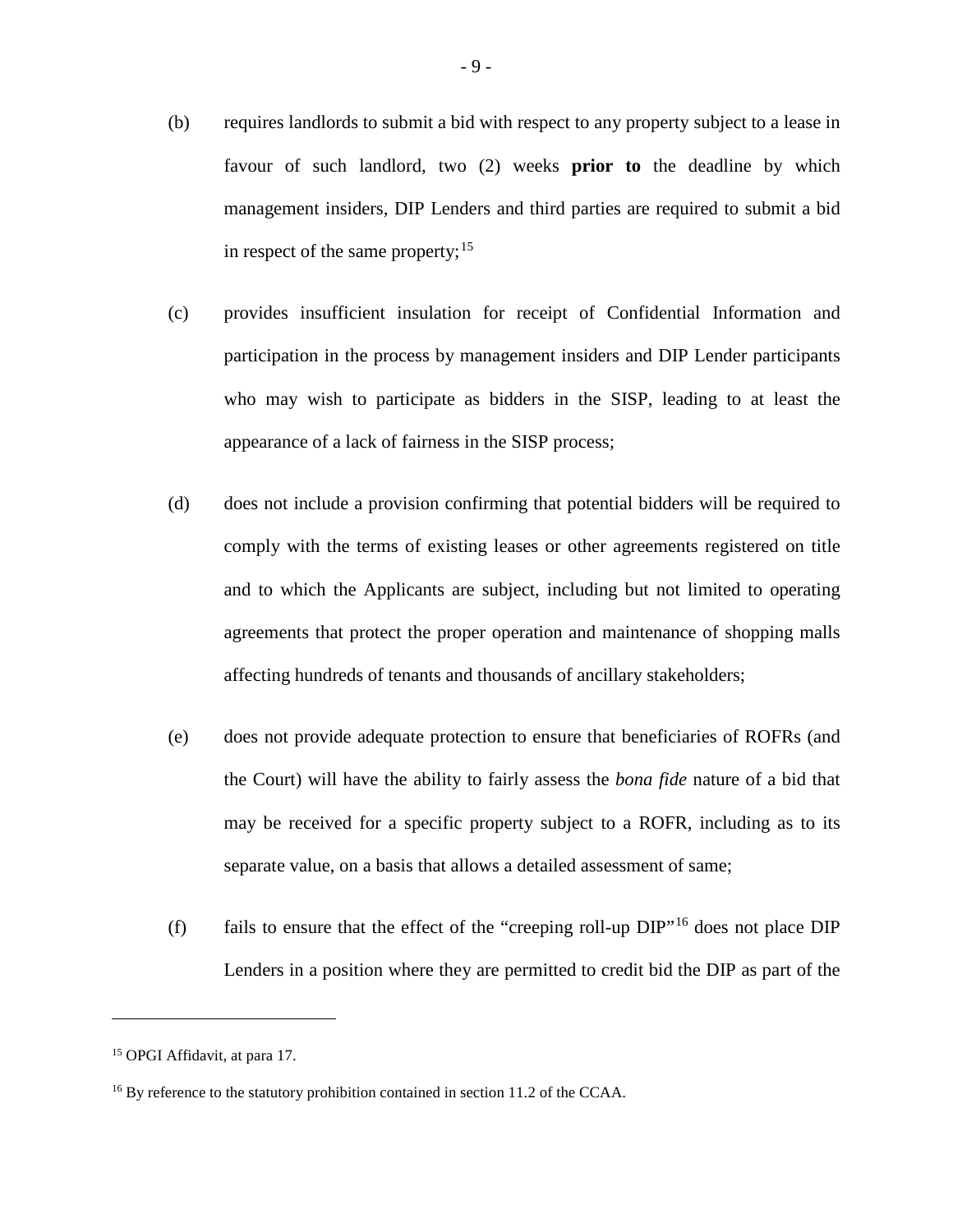SISP (including over real property against which no borrowings may have been advanced by, and secured in favour of, the DIP Lenders as at the filing date) rather than the requirement to pay in cash for such previously unencumbered assets; and

- (g) does not reflect that real estate assets will be sold by the Applicants subject to certain standard encumbrances including, but not limited to: easements, rights of way, rights of first refusal and restrictive covenants.<sup>[17](#page-10-0)</sup>
- 22. It is critically important to OPGI and the tenants of the Upper Canada Mall that all terms of the Operating Agreement, the Restrictive Covenant, the ROFR and the Option to Purchase are respected and upheld throughout this proceeding, and that no aspect of the SISP for which court approval is sought by the Applicants could have the direct or indirect effect of undermining those agreements.<sup>18</sup> These interests align with the objectives of the CCAA and the role of the Court in supervising a CCAA proceeding.

## **II.** *The SISP is not fair and reasonable in the circumstances*

- 23. The Applicants acknowledge that, in order for a SISP to be approved by the Court, it must be fair and reasonable in the circumstances.<sup>[19](#page-10-2)</sup>
- 24. In deciding whether to approve a sales process at the outset, the Court should consider the factors provided in section 36(3) of the CCAA, which apply when an applicant seeks

<span id="page-10-0"></span><sup>17</sup> OPGI Affidavit, at para 18.

<span id="page-10-1"></span><sup>18</sup> OPGI Affidavit, para 20.

<span id="page-10-2"></span><sup>19</sup> Applicants' Factum, at para 38.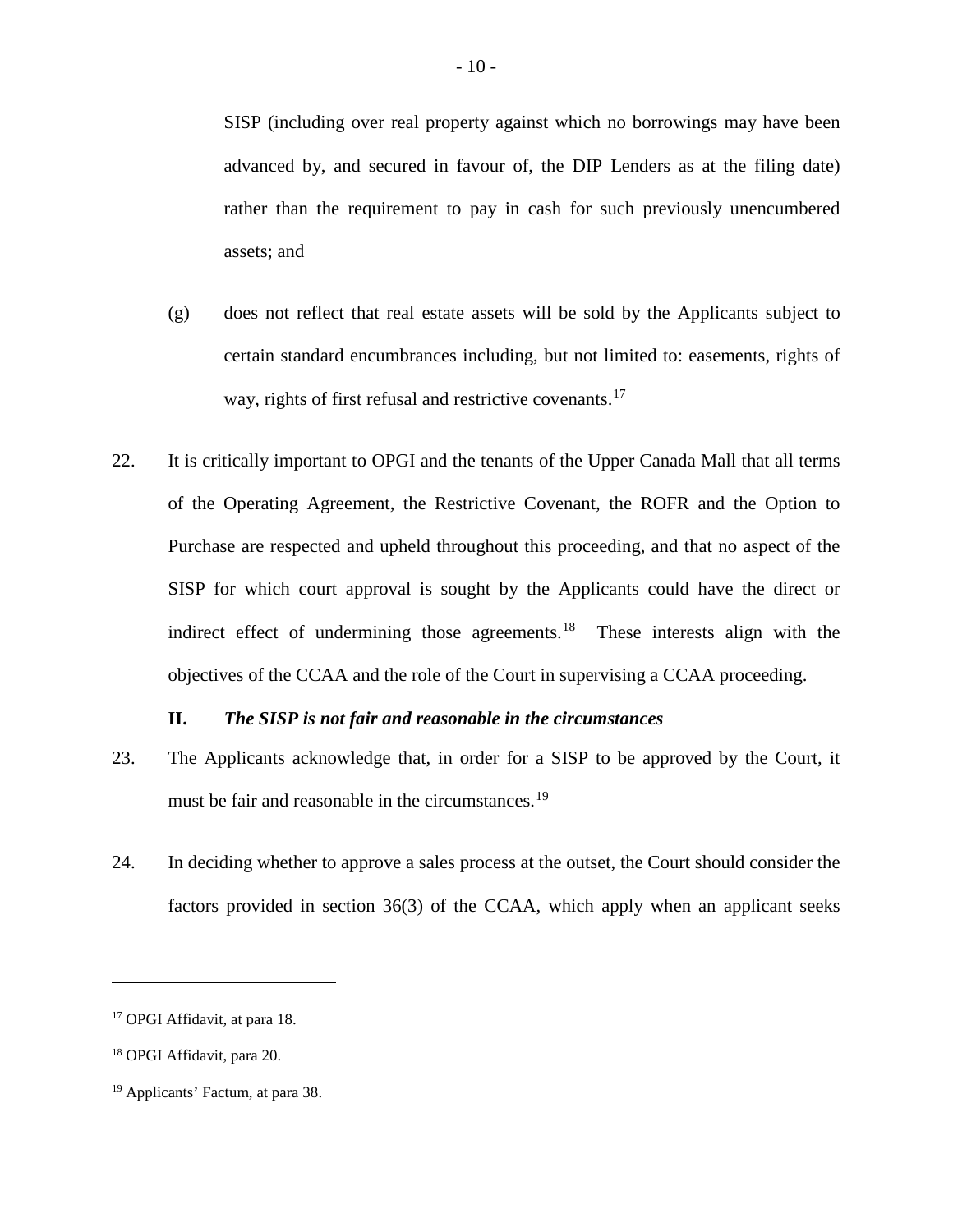approval for a sale after the sales process has concluded.[20](#page-11-0) The factors enumerated in section 36(3) of the CCAA include, among other things, whether the process leading to the proposed sale or disposition was reasonable in the circumstances.<sup>[21](#page-11-1)</sup>

- 25. Fairness in the implementation of the process is a corollary of reasonableness.
- 26. The terms of the SISP proposed by the Applicants are not fair and reasonable to landlords and holders of ROFRs, as set out above.
- 27. Section 36(4) of the CCAA adds (among other things) the following additional factors to section 36(3) to be considered when any proposed sale is to a related party: (a) whether good faith efforts were made to sell the assets to persons who are not related to the debtor; and (b) whether the consideration to be received is superior to the consideration that would be received under any other offer made in accordance with the process leading to the proposed sale or disposition.
- 28. These statutory provisions provide a clear roadmap for the type of information that stakeholders and the Court are entitled to receive and consider when bids by insiders are presented for approval by the Court. It is therefore necessary to include specific parameters in the SISP to ensure that this visibility can be provided when required.
- 29. The Applicants are requesting that the Court exercise its discretion to authorize the Applicants to undertake a sales process to assist with their restructuring/liquidation efforts. Such power, derived from an Order of the Court, needs to be exercised fairly with

<span id="page-11-0"></span><sup>20</sup> *Re Brainhunter Inc*, 2009 CarswellOnt 7627, at para 17.

<span id="page-11-1"></span><sup>&</sup>lt;sup>21</sup> CCAA, section  $36(3)(a)$ .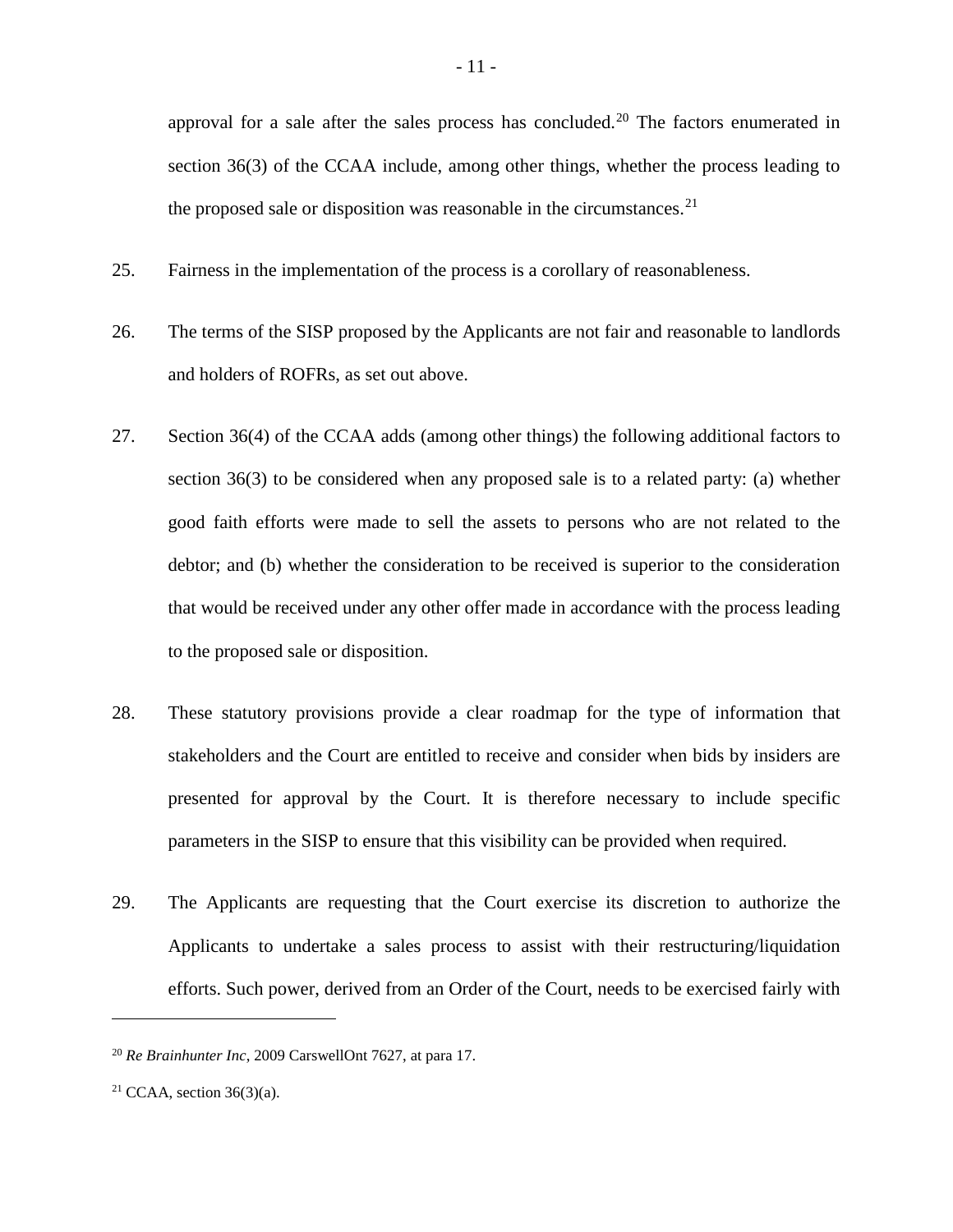a view to balancing the competing interests of various stakeholders in the process. The playing field should not be tilted in favour of, or against, any participant.

- 30. Section 36(4) suggests that the need for fairness in a sales process is particularly acute in circumstances where management insiders are participating in a sales process. There is a cause for heightened scrutiny of the SISP proposed by the Applicants, particularly as it relates to: (i) the timing difference between bid deadlines for landlords and all other parties, (ii) the decreased level of involvement of the court-appointed Monitor in the process; and (iii) the participation of management insiders as bidders.
- 31. In particular, the (2) two week discrepancy in the due date for landlords compared to all other parties (including management insiders) to submit bids offends the most basic principles of fairness. Landlords and other parties seeking to submit a bid on the assets or business of the Applicants should be on an even playing field with respect to the timing for submission of their bids. The SISP, as currently proposed, would require any interested Landlords to submit bids on their leases 15 days prior to all other parties, and then explicitly states that the Sale Advisor may share information relating to the existence of such bid to other bidders who sign non-disclosure agreements.
- 32. The effect of this is: (i) to place landlords in the position of becoming involuntary stalking horse bidders (without compensation) and potentially used as bait in the purchase of a lease in respect of their own real property; (ii) to allow the Sale Advisor to advise non-landlord bidders (including management insiders) on which assets to include or exclude in their bids, and therefore how to best position their bid for success in the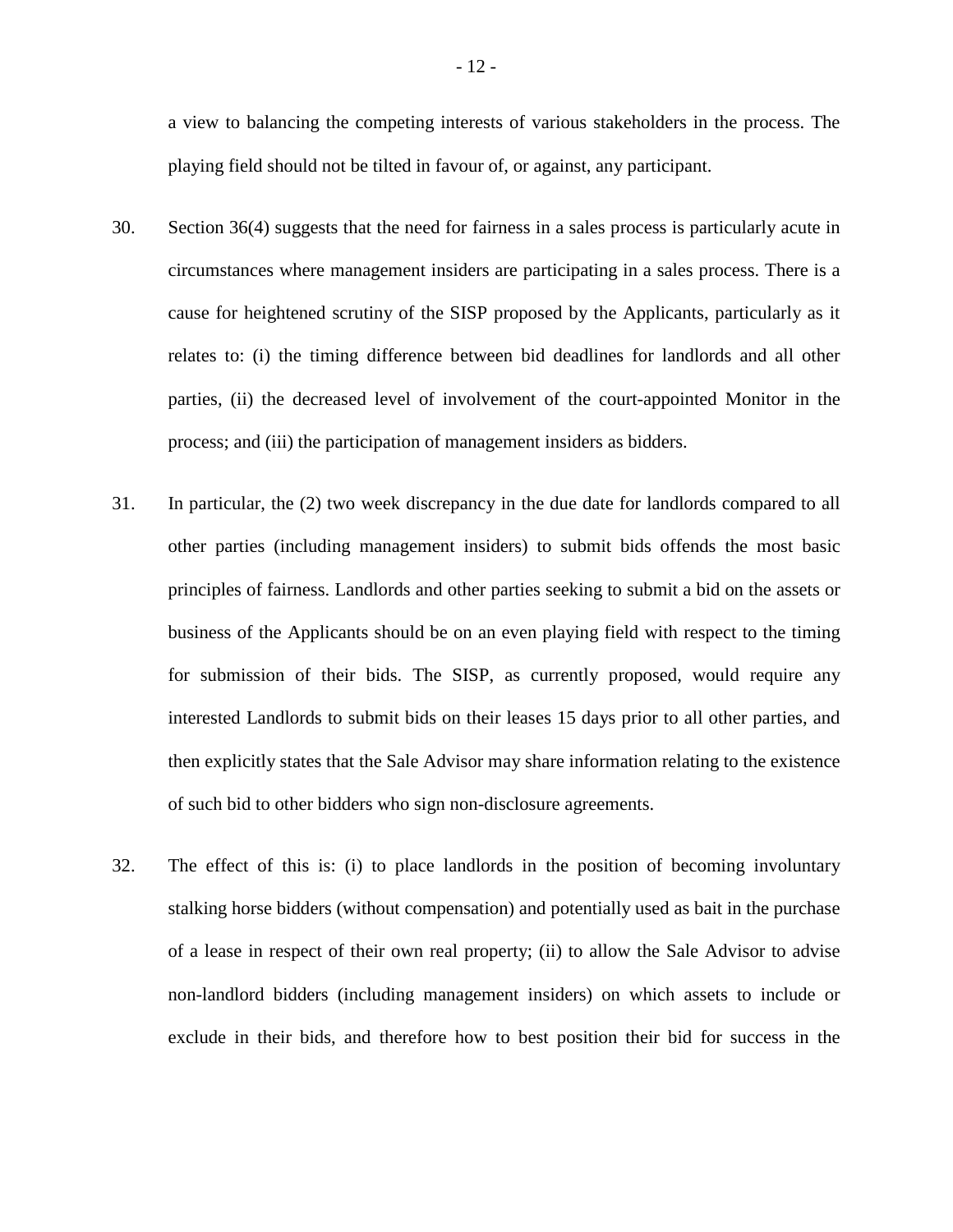process; or (iii) to help inform another bidder, whether directly or inadvertently, as to what assets to include in its offer based on interest expressed by other parties..

# **B. Should the Applicants be entitled to ignore the contractual and real property rights of third parties when seeking court approval of a sales process?**

- 33. The approval of the SISP in the form sought by the Applicants ignores the legitimate contractual rights and real property interests of third parties in the Proceedings. Pursuant to the terms of the SISP as currently drafted, parties may bid on the real property of the Applicants without reference to a condition that such party will comply with the terms of any leases or any contracts in respect of freehold interests that bind the property owner.
- 34. Due to the fact that the criteria for determination of a Successful Bidder under the SISP does not currently include any consideration of such party's ability to comply with any underlying contractual interests related to the assets to be purchased, the SISP does not effectively filter out parties who would be unsuitable for the assignment of a particular lease or the purchase of a particular parcel of real property subject to, for example, an operating agreement. By not addressing that as part of the SISP, the Applicants are leaving open the possibility that they may come to the Court to request that the Court rewrite the terms of any existing conflicting agreements, or seek to expunge them.
- 35. It is a well-established matter of contract law that a court will not re-write a contract for the parties,  $22$  and yet this is precisely the position in which the Applicants are implying that they may place the Court.

<span id="page-13-0"></span><sup>22</sup> *G. Ford Homes Ltd. v. Draft Masonry (York) Co*, 1983 CarswellOnt 732 at para 9.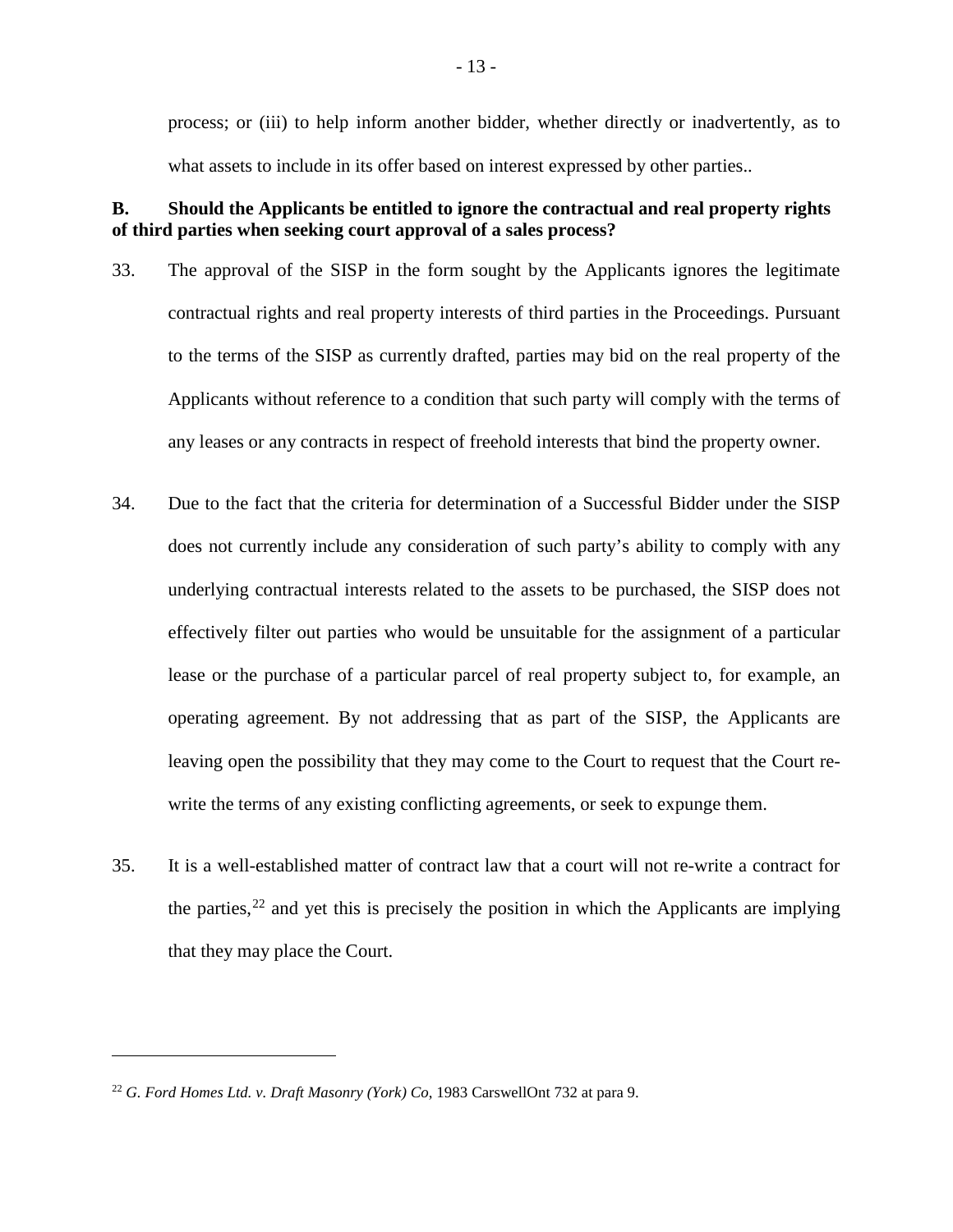- 36. The SISP should reflect and respect the balance required in all insolvency proceedings and prescribed by the CCAA and should ensure, to the greatest extent possible, that the SISP will produce a result which the Court would be capable of approving.
- 37. The SISP has no provisions relating to the preservation of standard existing real property encumbrances such as rights of first refusal, easements and restrictive covenants. The Court is required to act with even greater caution when faced with the potential impairment of a real property interest, than when dealing with a regular executory contract.<sup>[23](#page-14-0)</sup> The SISP leading to any future sale for which Court approval will be sought should be directed towards the preservation of legitimate real property interests.

# **C. Should DIP Lenders be prohibited from submitting a credit bid that includes real property that was not subject to security for indebtedness actually advanced and owing to such DIP Lenders as at the date of filing?**

- 38. The DIP Lenders should not be permitted to credit bid on assets that were not subject to security against assets for borrowings actually advanced by, and secured in favour of such DIP Lenders as of the date of filing. The creeping roll-up DIP proposed by the Applicants would cause the pre-filing indebtedness of the DIP Lenders secured by, among other things, only four parcels of real property, to be replaced by post-filing indebtedness secured by *all* real property. [24](#page-14-1)
- 39. Creditors are not permitted to credit bid their debt on assets over which they do not have security for borrowings they have advanced. The DIP Lenders may seek to circumvent

<span id="page-14-0"></span><sup>23</sup> *Terastar Realty Corp., Re*, 2005 CarswellOnt 5985, at para 47.

<span id="page-14-1"></span><sup>24</sup> Monitor's Report, at para 80.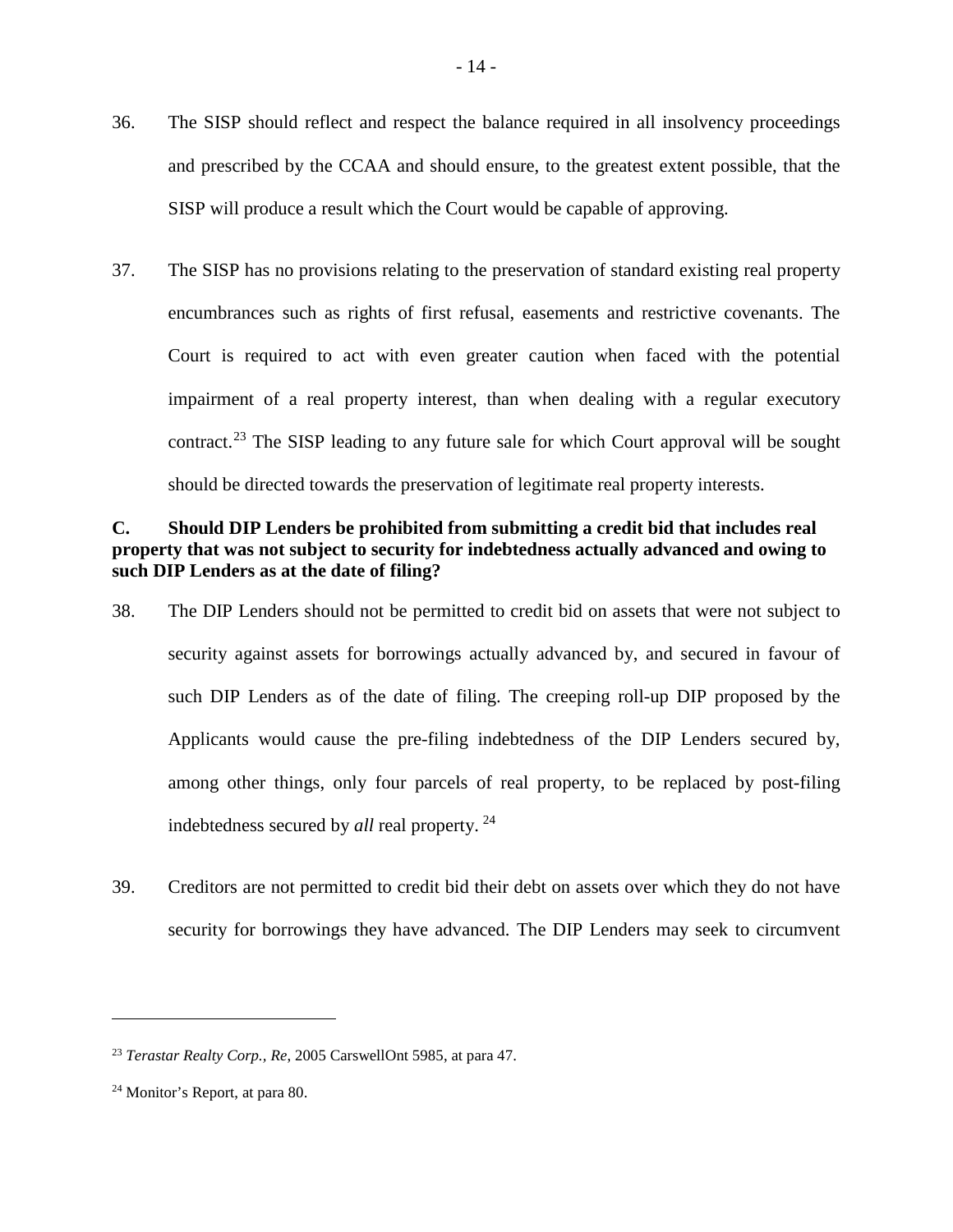this general rule through the proposed creeping-roll up. Without further amendment to the SISP, this could invite mischief on numerous fronts.

- 40. While this rule is well established in the US (where credit bidding is more prevalent), it has not been conclusively determined in Canadian law. However, Canadian academic commentary[25](#page-15-0) and cases suggest that creditors must hold security for advances in the asset they wish to place a credit bid on.
- 41. As Professor Roderick J. Wood notes:

"[a] credit bid can only be made in respect of property that is collateral for the secured debt. If there are other, unencumbered assets that are being sold as well, the secured creditor must pay cash for these assets. If there are claims that rank in priority to the secured creditor, these claims must be paid out".<sup>[26](#page-15-1)</sup> [Emphasis added.]

42. This was evident in *White Birch Paper Holding Co., Re*<sup>[27](#page-15-2)</sup> in which the Court upheld the use of a credit bid, noting that the sale and investor solicitation process order permitted the winning bidder "to credit bid up to the full amount of any allowed secured claims under the White Birch DIP Facility and the first lien term loan agreement, respectively, to the extent permitted under Section 363(k) of the [US] Bankruptcy Code and other applicable law."[28](#page-15-3)

<span id="page-15-0"></span><sup>25</sup> See Martin P. Rosenthal, "Sales Process Dynamics – The Monitor's Perspective" in Janis P. Sarra, ed., *Annual Review of Insolvency Law, 2012* (Toronto: Carswell, 2013) 123 and Wasserman, M. & Fell, C. "Credit Bidding in Canadian Insolvency Proceedings – A Useful Tool for Secured Creditors Requiring Checks and Balances" (2014) *3 Journal of the Insolvency Institute of Canada* 21.

<span id="page-15-1"></span><sup>&</sup>lt;sup>26</sup> Roderick J. Wood, *Bankruptcy and Insolvency Law*, 2<sup>nd</sup> ed. (Toronto: Irwin Law Inc., 2015) at page 416.

<span id="page-15-2"></span><sup>27</sup> *White Birch Paper Holding Co., Re*, 2010 QCCS 4915 ["*White Birch*"].

<span id="page-15-3"></span><sup>28</sup> *Ibid*, at para 30.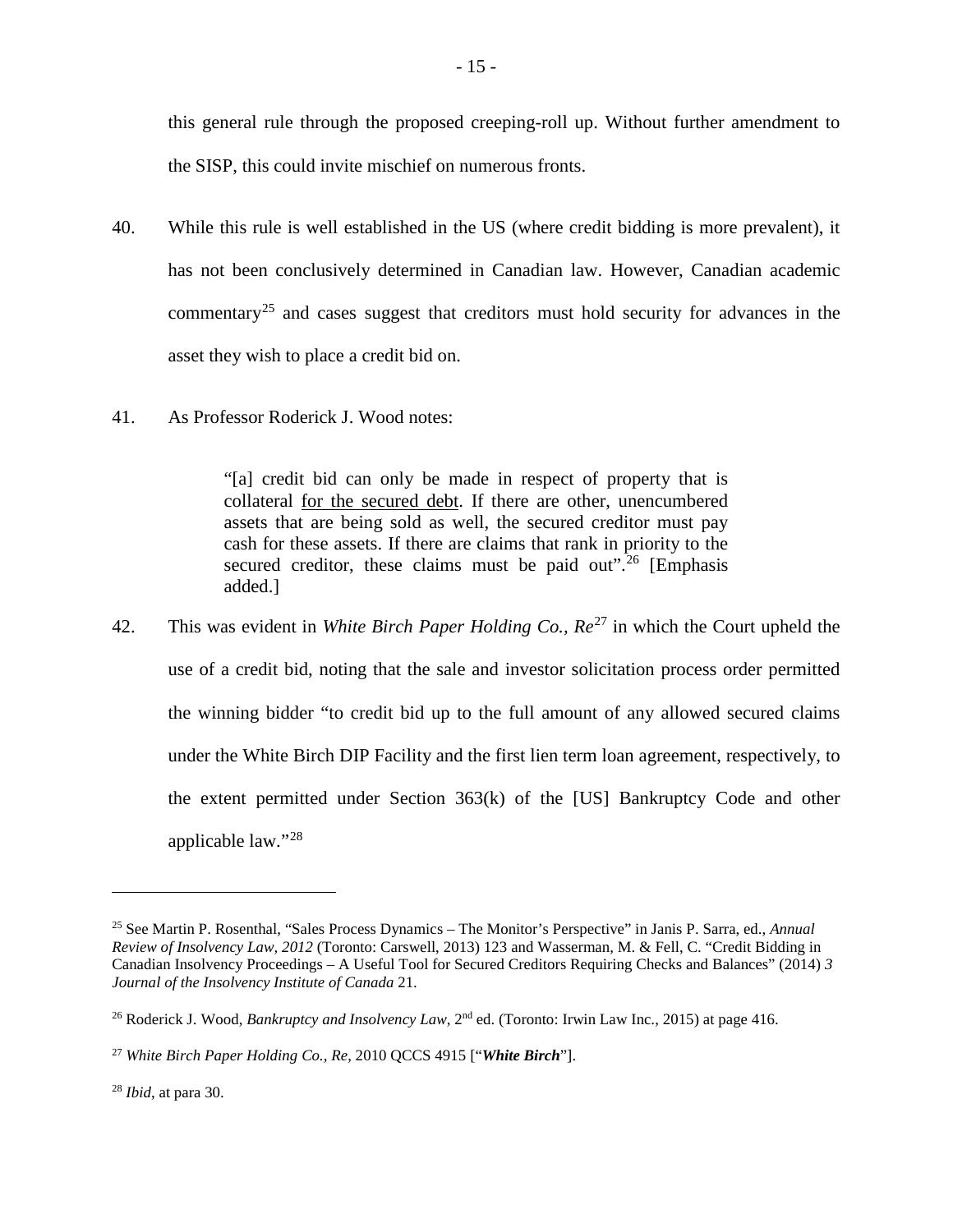- 43. Section  $363(k)$  of the U.S. Bankruptcy Code<sup>[29](#page-16-0)</sup> provides that the secured creditor must hold a valid lien on the property which is subject to the sale. The successful bidder in *White Birch* was a group of lenders under the first lien credit agreement with a bid comprised of, among other things, US\$90 million in cash allocated to the current assets of the debtor, over which the bidder **did not** hold security and \$78.5 million in the form of a credit bit over the debtor's fixed assets, over which the bidder **did** hold security.
- 44. The Court should be made aware of the potential for this situation occurring if the DIP Lenders become bidders in this SISP process.

#### **PART V - RELIEF REQUESTED**

- 45. OPGI respectfully requests that:
	- (a) the terms of the SISP Approval Order be amended in accordance with the redline attached hereto as "Schedule C" (compared to the version circulated by the Applicants' counsel to the Service List at 11:33 pm on July 12, 2017);
	- (b) the terms of the SISP process be amended in accordance with the redline attached hereto as Schedule "D" (compared to the version circulated by the Applicants' counsel to the Service List at 11:33 pm on July 12, 2017); and
	- (c) a Rider be included as part of the SISP terms in the form attached hereto as Schedule "E" addressing the treatment of real property assets which are subject to rights of first refusal, options to purchase or other similar rights.

<span id="page-16-0"></span> $29$  11 U.S.C. § 363(k).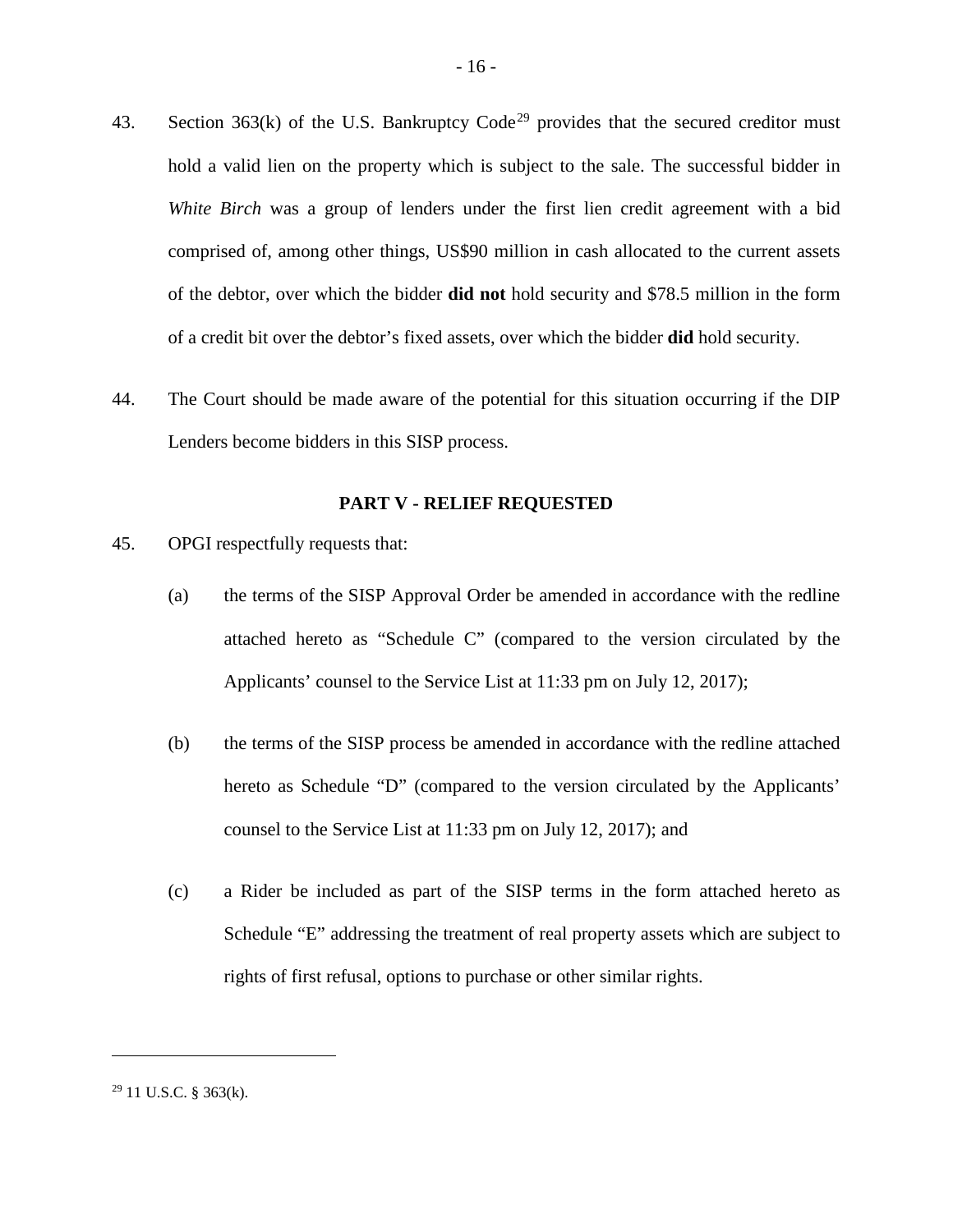ALL OF WHICH IS RESPECTFULLY SUBMITTED this 12 day of July, 2017.

THORNTON GROUT FINNIGAN LLP Lawyers for Oxford Properties Group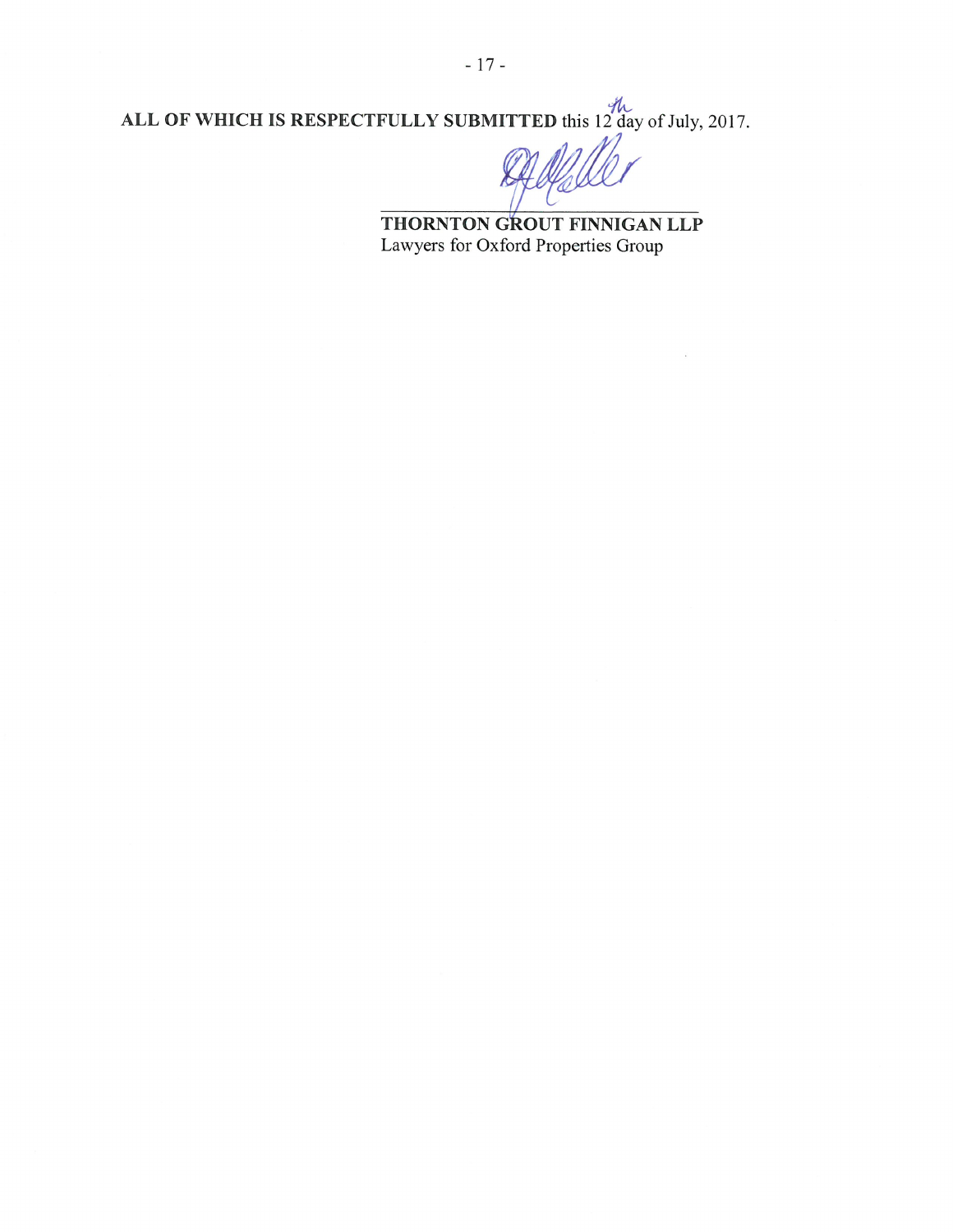# **SCHEDULE "A"**

## **Authorities**

| No. | <b>Case Reference</b>                                                                                                                                                                                              |
|-----|--------------------------------------------------------------------------------------------------------------------------------------------------------------------------------------------------------------------|
| 1.  | Air Canada, Re, 2004 CarswellOnt 870                                                                                                                                                                               |
| 2.  | Century Services Inc. v Canada (Attorney General), 2010 SCC 60                                                                                                                                                     |
| 3.  | Re Brainhunter Inc, 2009 CarswellOnt 7627                                                                                                                                                                          |
| 4.  | G. Ford Homes Ltd. v. Draft Masonry (York) Co, 1983 CarswellOnt 732                                                                                                                                                |
| 5.  | Terastar Realty Corp., Re, 2005 CarswellOnt 5985                                                                                                                                                                   |
| 6.  | White Birch Paper Holding Co., Re, 2010 QCCS 4915                                                                                                                                                                  |
| No. | <b>Other Sources</b>                                                                                                                                                                                               |
| 7.  | Martin P. Rosenthal, "Sales Process Dynamics – The Monitor's Perspective" in Janis P.<br>Sarra, ed., Annual Review of Insolvency Law, 2012 (Toronto: Carswell, 2013) 123                                           |
| 8.  | Wasserman, M. & Fell, C. "Credit Bidding in Canadian Insolvency Proceedings $-$ A<br>Useful Tool for Secured Creditors Requiring Checks and Balances" (2014) 3 Journal of<br>the Insolvency Institute of Canada 21 |
| 9.  | Roderick J. Wood, <i>Bankruptcy and Insolvency Law</i> , 2 <sup>nd</sup> ed. (Toronto: Irwin Law Inc.,<br>2015)                                                                                                    |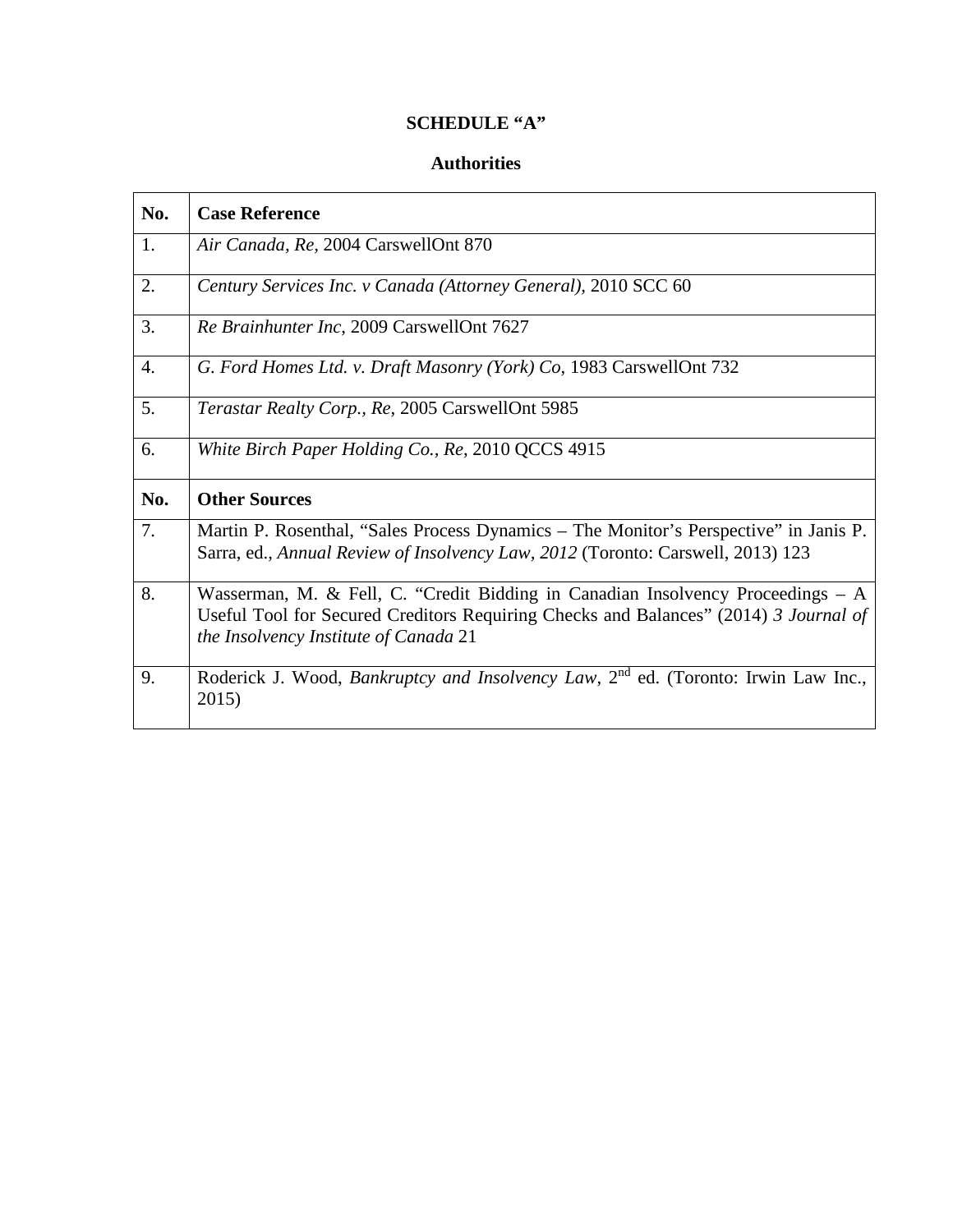## **SCHEDULE "B"**

## **Relevant Statutes**

## *1. Companies' Creditors Arrangement Act*, R.S.C. 1985, c. C-36, as amended

## *Section 11.2*

## **Interim financing**

11.2 (1) On application by a debtor company and on notice to the secured creditors who are likely to be affected by the security or charge, a court may make an order declaring that all or part of the company's property is subject to a security or charge — in an amount that the court considers appropriate — in favour of a person specified in the order who agrees to lend to the company an amount approved by the court as being required by the company, having regard to its cash-flow statement. The security or charge may not secure an obligation that exists before the order is made.

## **Priority — secured creditors**

(2) The court may order that the security or charge rank in priority over the claim of any secured creditor of the company.

## **Priority — other orders**

(3) The court may order that the security or charge rank in priority over any security or charge arising from a previous order made under subsection (1) only with the consent of the person in whose favour the previous order was made.

## **Factors to be considered**

- (4) In deciding whether to make an order, the court is to consider, among other things,
- (a) the period during which the company is expected to be subject to proceedings under this Act;
- (b) how the company's business and financial affairs are to be managed during the proceedings;
- (c) whether the company's management has the confidence of its major creditors;

(d) whether the loan would enhance the prospects of a viable compromise or arrangement being made in respect of the company;

- (e) the nature and value of the company's property;
- (f) whether any creditor would be materially prejudiced as a result of the security or charge; and
- (g) the monitor's report referred to in paragraph  $23(1)(b)$ , if any.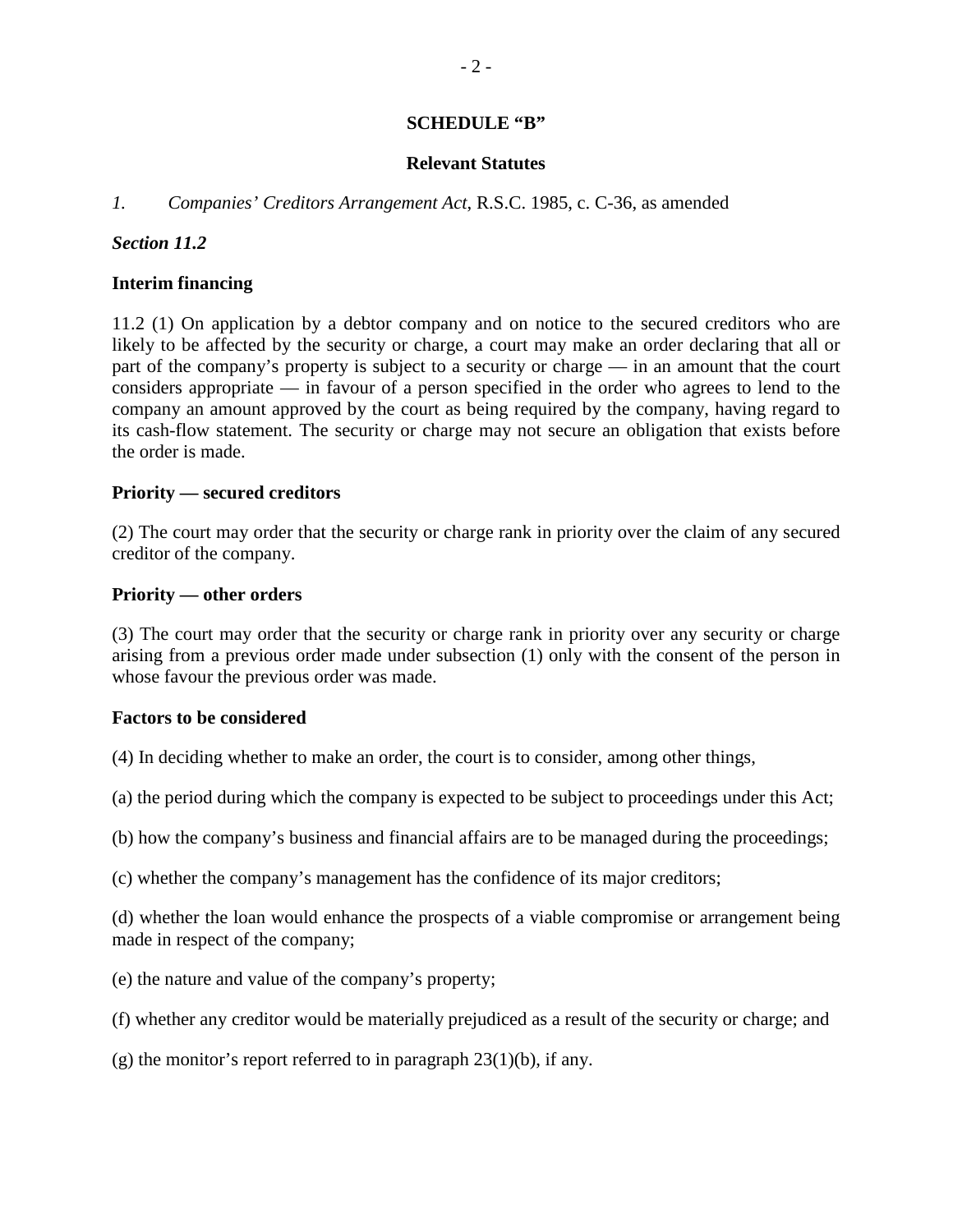## *Section 36*

# **Restriction on disposition of business assets**

36 (1) A debtor company in respect of which an order has been made under this Act may not sell or otherwise dispose of assets outside the ordinary course of business unless authorized to do so by a court. Despite any requirement for shareholder approval, including one under federal or provincial law, the court may authorize the sale or disposition even if shareholder approval was not obtained.

# **Notice to creditors**

(2) A company that applies to the court for an authorization is to give notice of the application to the secured creditors who are likely to be affected by the proposed sale or disposition.

# **Factors to be considered**

(3) In deciding whether to grant the authorization, the court is to consider, among other things,

(a) whether the process leading to the proposed sale or disposition was reasonable in the circumstances;

(b) whether the monitor approved the process leading to the proposed sale or disposition;

(c) whether the monitor filed with the court a report stating that in their opinion the sale or disposition would be more beneficial to the creditors than a sale or disposition under a bankruptcy;

(d) the extent to which the creditors were consulted;

(e) the effects of the proposed sale or disposition on the creditors and other interested parties; and

(f) whether the consideration to be received for the assets is reasonable and fair, taking into account their market value.

# **Additional factors — related persons**

(4) If the proposed sale or disposition is to a person who is related to the company, the court may, after considering the factors referred to in subsection (3), grant the authorization only if it is satisfied that

(a) good faith efforts were made to sell or otherwise dispose of the assets to persons who are not related to the company; and

(b) the consideration to be received is superior to the consideration that would be received under any other offer made in accordance with the process leading to the proposed sale or disposition.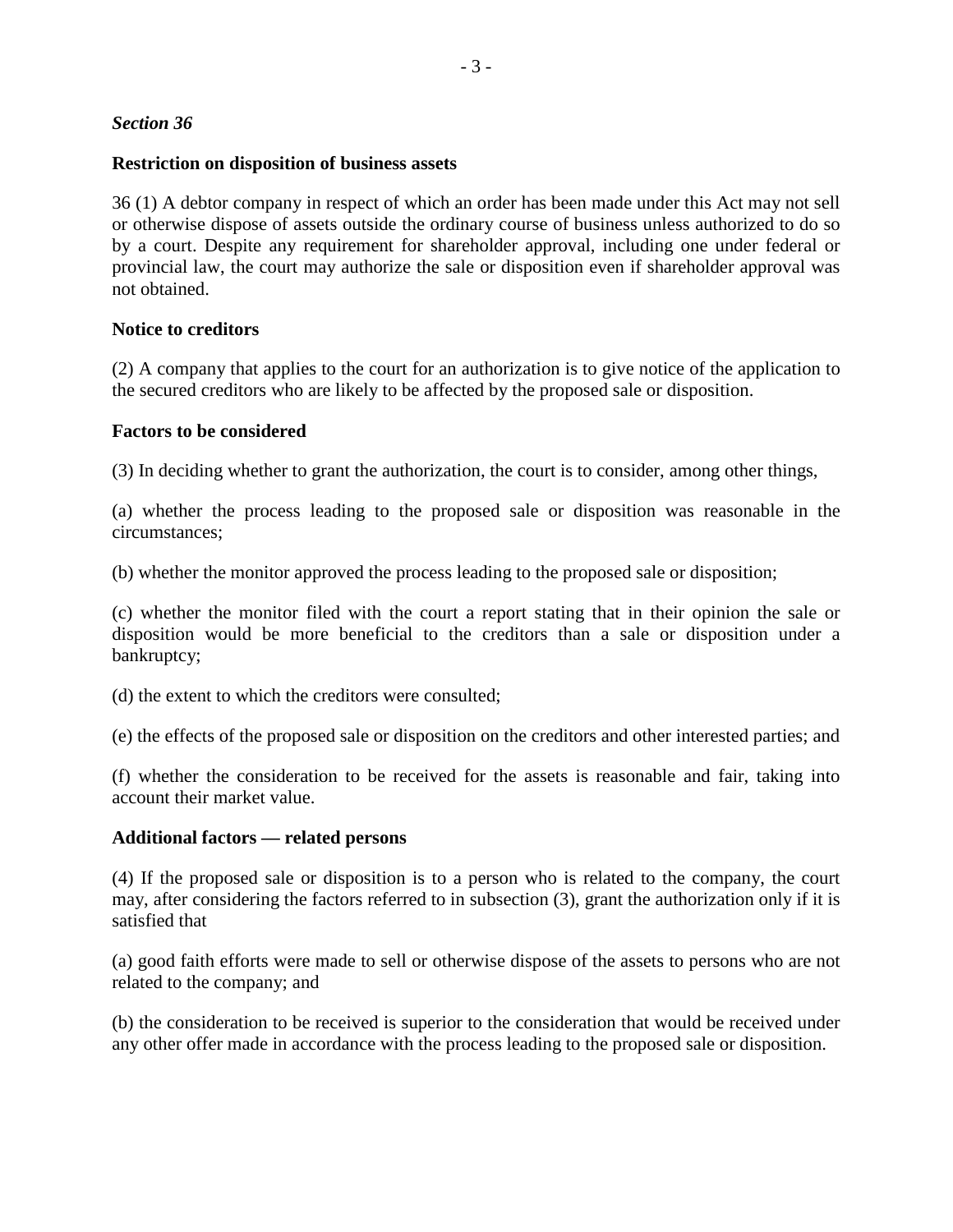## **Related persons**

(5) For the purpose of subsection (4), a person who is related to the company includes

(a) a director or officer of the company;

(b) a person who has or has had, directly or indirectly, control in fact of the company; and

(c) a person who is related to a person described in paragraph (a) or (b).

## **Assets may be disposed of free and clear**

(6) The court may authorize a sale or disposition free and clear of any security, charge or other restriction and, if it does, it shall also order that other assets of the company or the proceeds of the sale or disposition be subject to a security, charge or other restriction in favour of the creditor whose security, charge or other restriction is to be affected by the order.

## **Restriction — employers**

(7) The court may grant the authorization only if the court is satisfied that the company can and will make the payments that would have been required under paragraphs  $6(4)(a)$  and  $(5)(a)$  if the court had sanctioned the compromise or arrangement.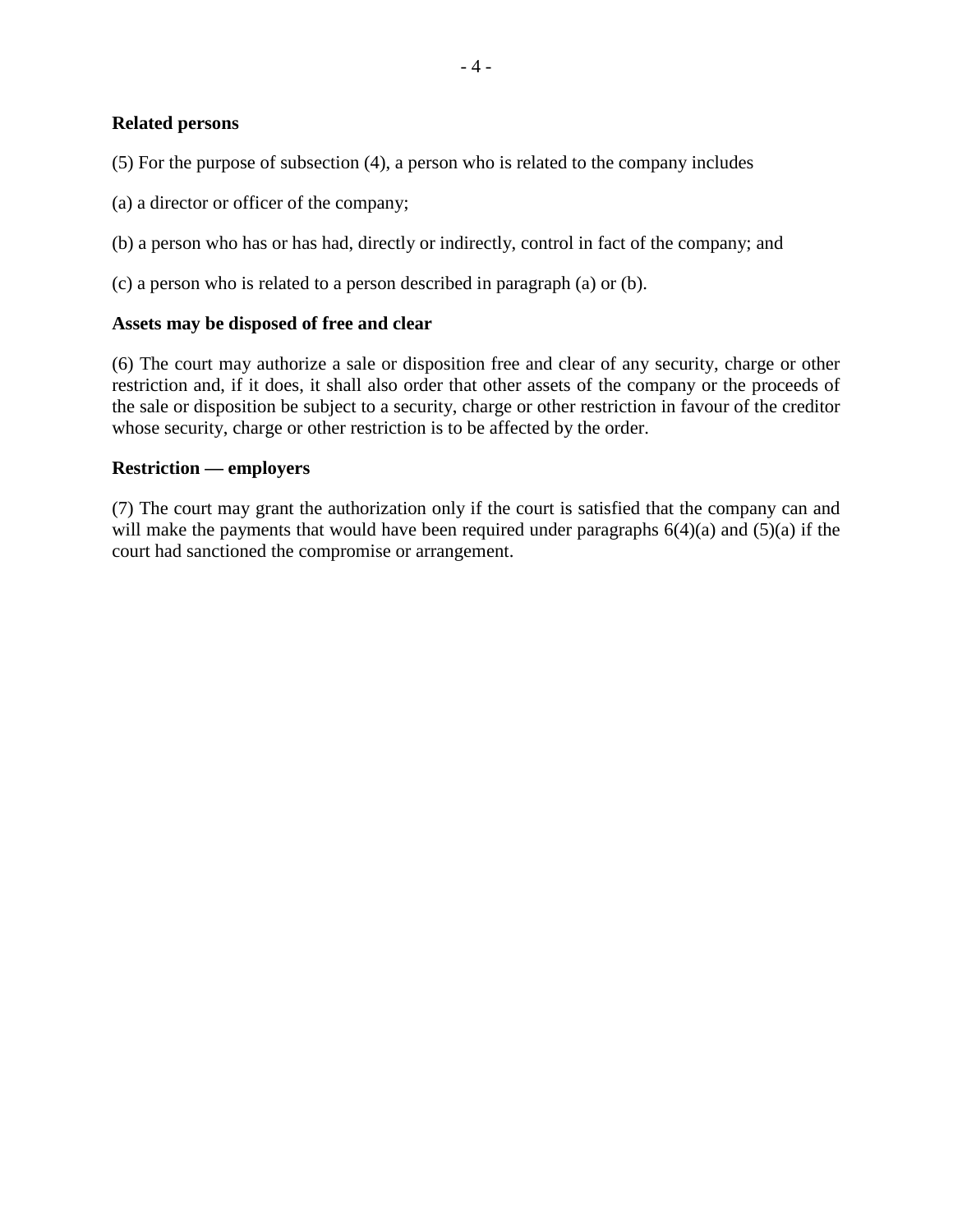# **SCHEDULE "C"**

# **REDLINE OF PROPOSED AMENDMENTS TO THE SISP APPROVAL ORDER**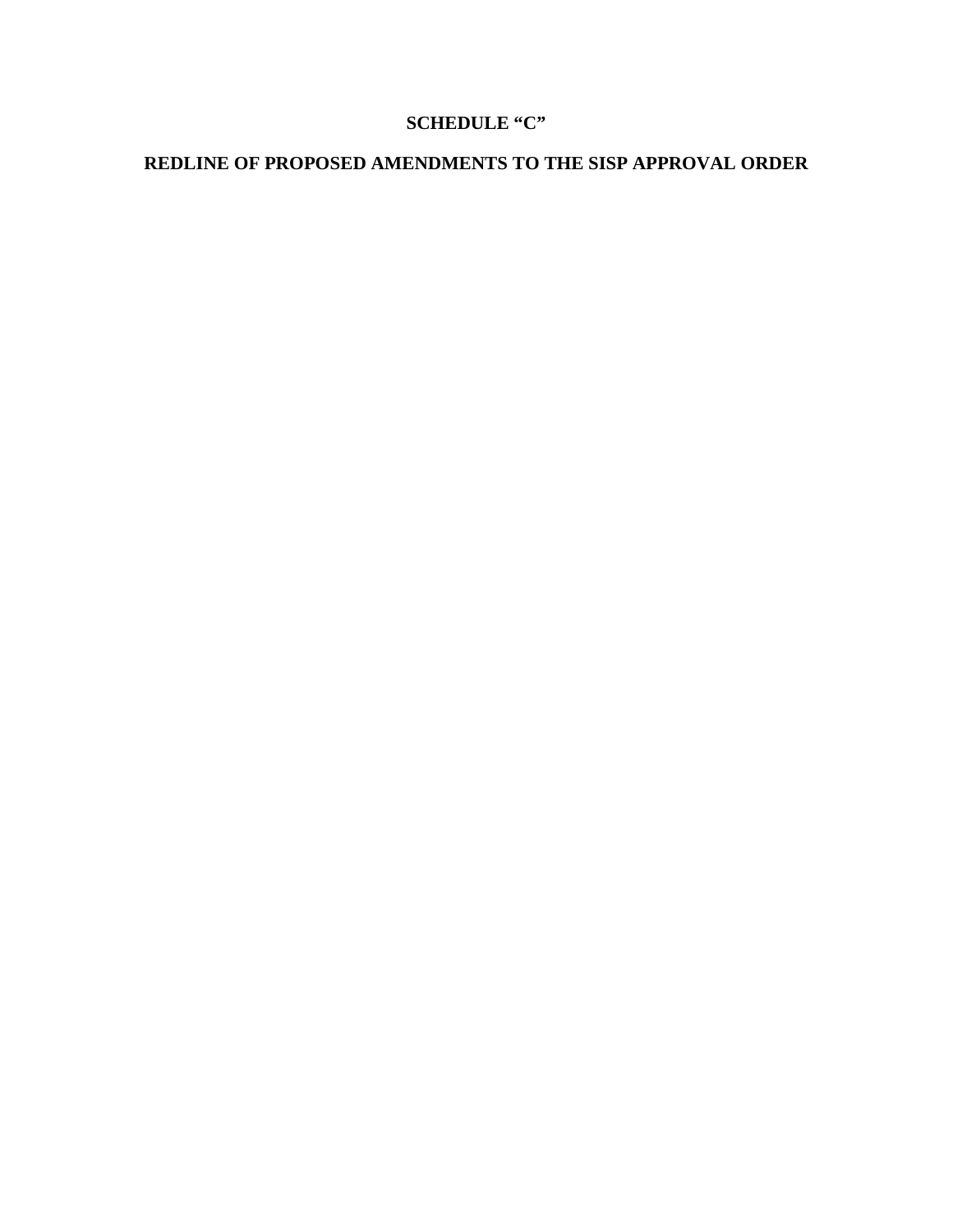Court File No. CV-17-11846-00CL

# **ONTARIO SUPERIOR COURT OF JUSTICE COMMERCIAL LIST**

**) ) )**

THE HONOURABLE MR. JUSTICE HAINEY

THURSDAY**,** THE 13th

DAY OF JULY, 2017

## IN THE MATTER OF THE *COMPANIES' CREDITORS ARRANGEMENT ACT*, R.S.C. 1985, c. C-36, AS AMENDED

AND IN THE MATTER OF A PLAN OF COMPROMISE OR ARRANGEMENT OF SEARS CANADA INC., CORBEIL ÉLECTRIQUE INC., S.L.H. TRANSPORT INC., THE CUT INC., SEARS CONTACT SERVICES INC., INITIUM LOGISTICS SERVICES INC., INITIUM COMMERCE LABS INC., INITIUM TRADING AND SOURCING CORP., SEARS FLOOR COVERING CENTRES INC., 173470 CANADA INC., 2497089 ONTARIO INC., 6988741 CANADA INC., 10011711 CANADA INC., 1592580 ONTARIO LIMITED, 955041 ALBERTA LTD., 4201531 CANADA INC., 168886 CANADA INC., AND 3339611 CANADA INC.

(each, an "**Applicant**", and collectively, the "**Applicants**")

#### **SISP APPROVAL ORDER**

THIS MOTION, made by the Applicants, pursuant to the *Companies' Creditors Arrangement Act*, R.S.C. 1985, c. c-36, as amended (the "**CCAA**") for an order, *inter alia*, approving the Sale Process (as defined below) and certain related relief, was heard this day at 330 University Avenue, Toronto, Ontario.

ON READING the Notice of Motion of the Applicants, the Affidavit of Billy Wong sworn July 5, 2017 including the exhibits thereto (the "**Second Wong Affidavit**"), the First Report of FTI Consulting Canada Inc., in its capacity as Monitor (the "**Monitor**") filed, and on hearing the submissions of respective counsel for the Applicants, counsel to the Monitor, counsel to the Board of Directors and the Special Committee of the Board of Directors of Sears Canada Inc., counsel to Wells Fargo Capital Finance Corporation Canada as administrative agent under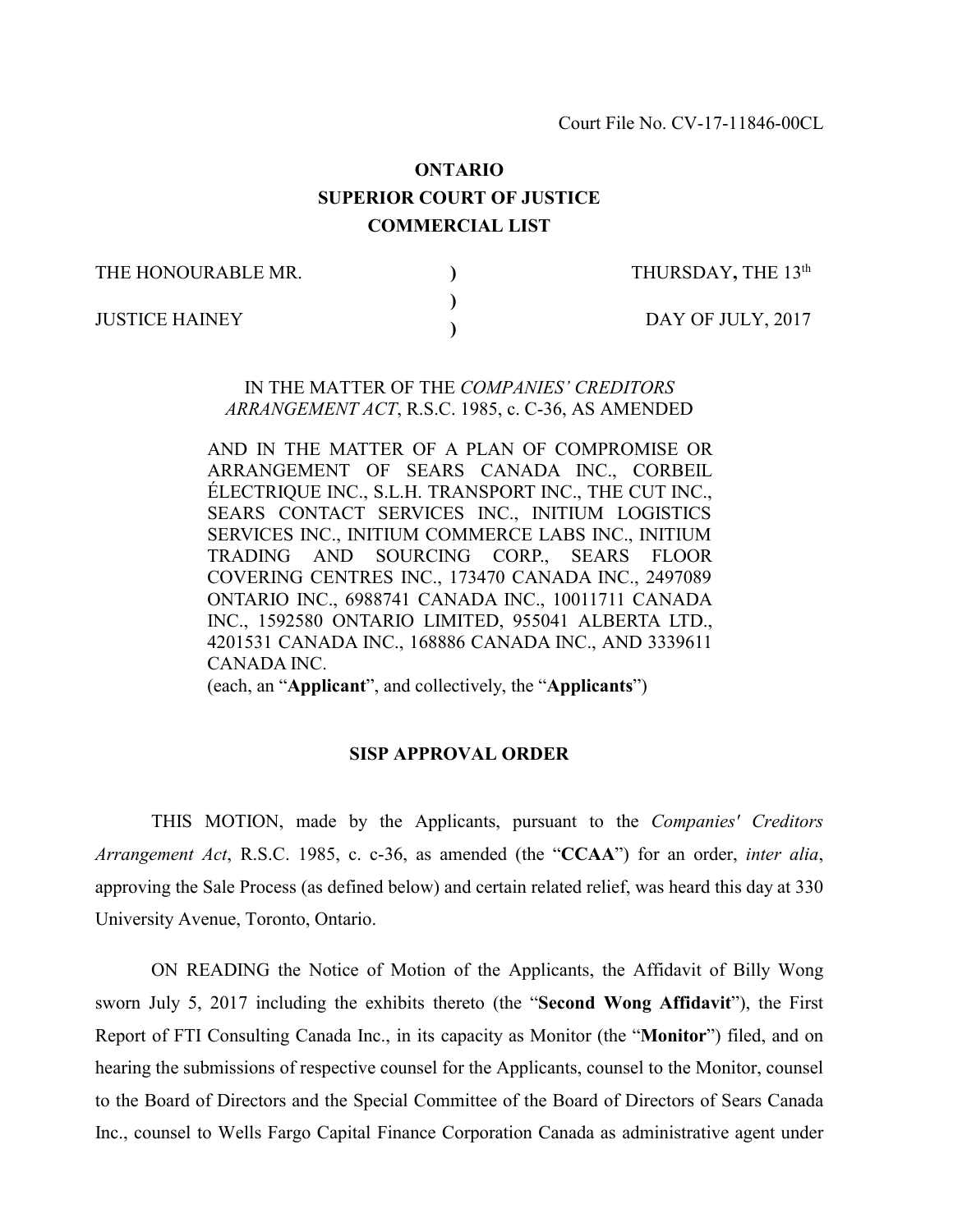the DIP ABL Credit Agreement, counsel to GACP Finance Co., LLC as administrative agent under the DIP Term Credit Agreement,, and such other counsel as were present, no one else appearing although duly served as appears from the **Affidavit**Affidavits of Service of Sonja Pavic sworn July  $\bullet$ <sub>5</sub>6, 2017 filed:

#### **SERVICE AND DEFINITIONS**

1. THIS COURT ORDERS that the time for service of the Notice of Motion and the Motion Record herein is hereby abridged and validated so that this Motion is properly returnable today and hereby dispenses with further service thereof.

2. THIS COURT ORDERS that any capitalized term used and not defined herein, shall have the meaning ascribed thereto in the Initial Order in these proceedings dated June 22, 2017, as amended (the "**Initial Order**") or the Sale Process, as applicable.

## **APPROVAL OF THE SALE PROCESS**

3. THIS COURT ORDERS that the Sale Process attached hereto as Schedule "A" (the "**Sale Process**") is hereby approved. The Applicants, the Monitor and the Financial Advisor are hereby authorized and directed to take any and all actions as may be necessary or desirable to implement and carry out the Sale Process, subject to the milestones contained in the Definitive Documents (as defined in the Initial Order), in order to select one or more Successful Bids which shall be consummated no later than October 25, 2017 or such other later date as agreed to by the Applicants, the Monitor and the DIP Lenders or as otherwise ordered by the Court.

4. THIS COURT ORDERS that the Applicants shall, unless otherwise ordered by the Court or agreed to by the Monitor and the DIP Lenders, by no later than September 27, 2017 seek bids for the liquidation of inventory and FF&E not otherwise included in a Successful Bid(s) (as defined in the Sale Process), if any, with such liquidation(s) to commence no later than November 1, 2017. The terms of such liquidation process shall be in accordance with a further Order of this Court on a motion brought by the Applicants, returnable on a date to be scheduled.

5. THIS COURT ORDERS that nothing in this Order or the approval of the Sale Process shall affect the rights and remedies of any party to an agreement with any of the Applicants affecting lands or premises in which Sears Canada has an interest, including without limitation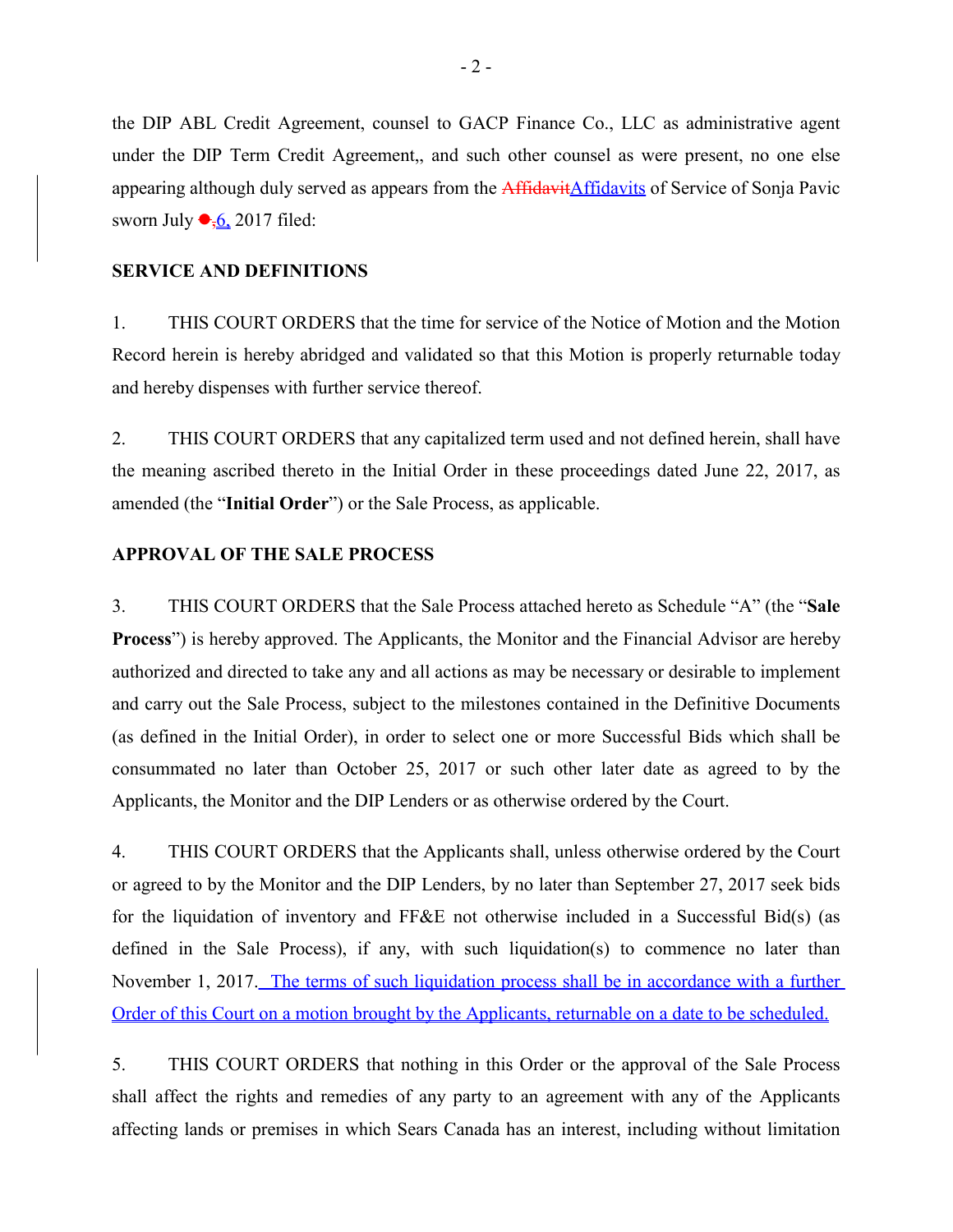any lease, any operating agreement, any agreement containing an option or right of first refusal (or other similar right) (such right, a "**ROFR**") ("**Property Agreements**") and all rights and remedies of the Applicants and counterparties to any Property Agreements are reserved and shall remain unaffected by this Order or the approval of the Sale Process. For greater certainty, the rights and remedies, if any, in favour of counterparties that are preserved herein include the right In connection with any Binding Bid for an Asset subject to a ROFR, the holders of such ROFR shall be entitled to receive full disclosure of information and documentation from the Applicants, the Financial Advisor and the Monitor relating to the Sale Process, including but not limited to the allocation of the purchase price for the property(ies) subject to the ROFR(s) in that particular counterparty's favour, and the allocation for all property that is subject to any *en bloc* offer to which it may form a part, or be related to by way of condition or otherwise.

## 6. THIS COURT ORDERS that:

- (a) by no later than August 4,  $2017$ , on the request of a holder of a Property Agreement, 2017 the Applicants shall advise such holderall holders of Property Agreements whether the Applicants intend to take the position that the ROFRs subject to such request are no longer in force, not operative or inapplicable for any reason in connection with the Sale Process; and
- (b) if the Applicants have received a Binding Bid in the Sale Process for an Asset that is the subject of a ROFR under a Property Agreement from a bidder (a "**ROFR Bidder**") and the Applicants take the position that the ROFR will not be triggered by such Binding Bid, then the Applicants will provide written notice to the relevant holder of the applicable Property Agreement as follows:  $(i)$  if such holder is not a bidder in the Sale Process for such Asset, by September 8, 2017; and(ii) if such holder is a bidder in the Sale Process for such Asset, then once the Applicants have elected to proceed with the transaction with the ROFR Bidder, and in any event, no later than September 25, 2017.

7. THIS COURT ORDERS that each of the Applicants, the Monitor, the Financial Advisor and their respective affiliates, partners, directors, employees, and agents shall have no liability with respect to any and all losses, claims, damages or liability of any nature or kind to any person in connection or as a result of performing their duties under the Sale Process, except to the extent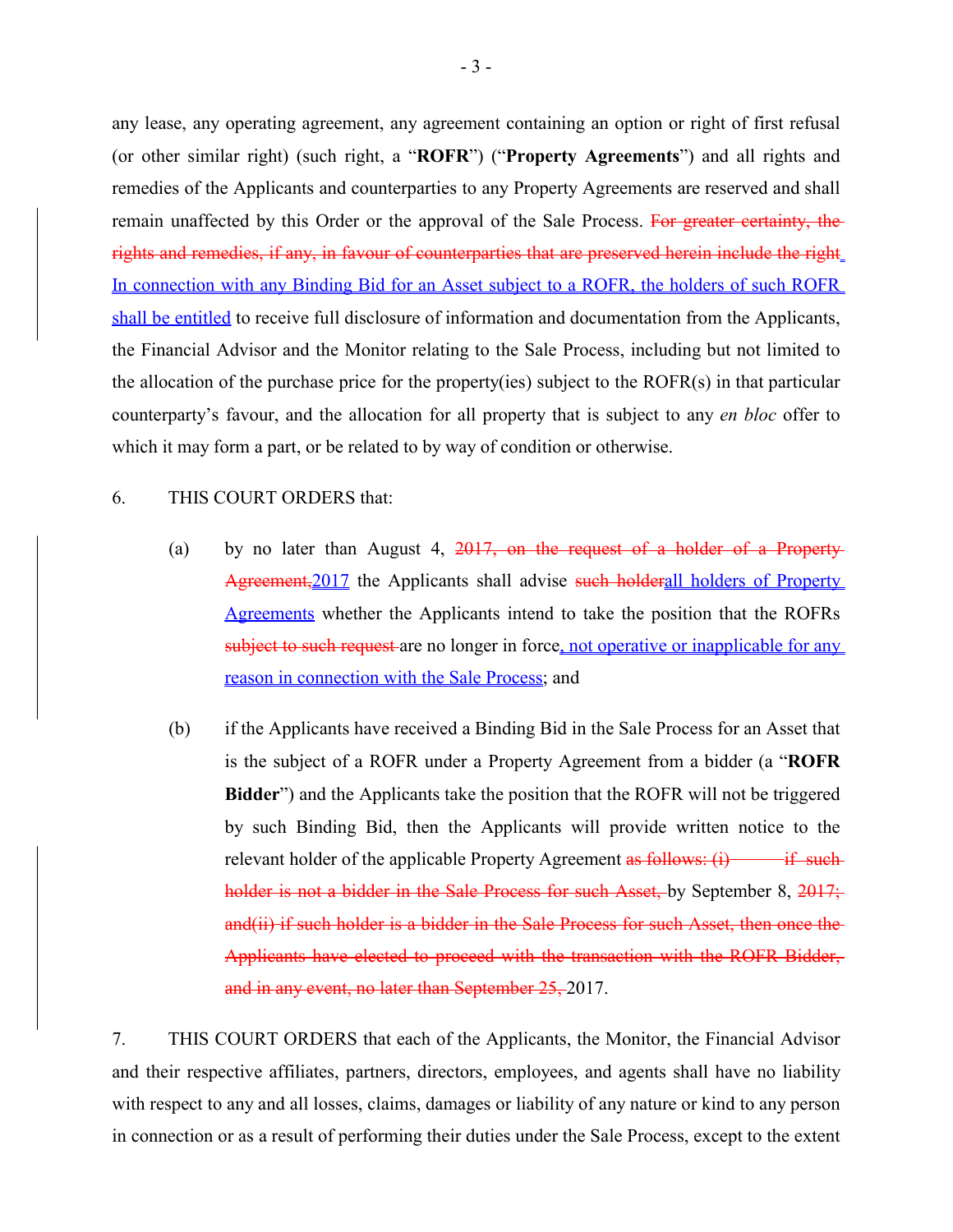of such losses, claims, damages or liabilities resulting from gross negligence or willful misconduct of the Applicants, the Monitor or the Financial Advisor, as applicable, as determined by this Court.

8. THIS COURT ORDERS that, in connection with the Sale Process and pursuant to clause 7(3)(c) of the Canada *Personal Information Protection and Electronic Documents Act*, the Applicants, the Financial Advisor and the Monitor are authorized and permitted to disclose personal information of identifiable individuals to prospective investors, financiers, purchasers or bidders and to their advisors, but only to the extent desirable or required to negotiate and attempt to complete one or more investment, finance or sale transaction (each, a "**Transaction**"). Each prospective investor, financier, purchaser, or bidder to whom such information is disclosed shall maintain and protect the privacy of such information and shall limit the use of such information to its evaluation of the Transaction, and if it does not complete a Transaction, shall: (i) return all such information to the Applicants or the Monitor; or (ii) destroy all such information that is not electronically stored and, in the case of such information that is electronically stored, destroy all such information to the extent it is reasonably practical to do so. The purchaser in any Transaction shall be entitled to continue to use the personal information provided to it, and related to the property purchased, in a manner which is in all material respects identical to the prior use of such information by the Applicants, and shall return all other personal information to the Applicants or the Monitor, or ensure that all other personal information is destroyed.

9. THIS COURT ORDERS that at any time during the Sale Process, the Monitor, the Applicants or the DIP Lenders may apply to the Court for directions with respect to the Sale Process.

## **GENERAL**

10. THIS COURT ORDERS that this Order shall have full force and effect in all provinces and territories in Canada.

11. THIS COURT HEREBY REQUESTS the aid and recognition of any Court, tribunal, regulatory or administrative bodies, having jurisdiction in Canada or in the United States of America, to give effect to this Order and to assist the Applicants, the Monitor and their respective agents in carrying out the terms of this Order. All courts, tribunals, regulatory and administrative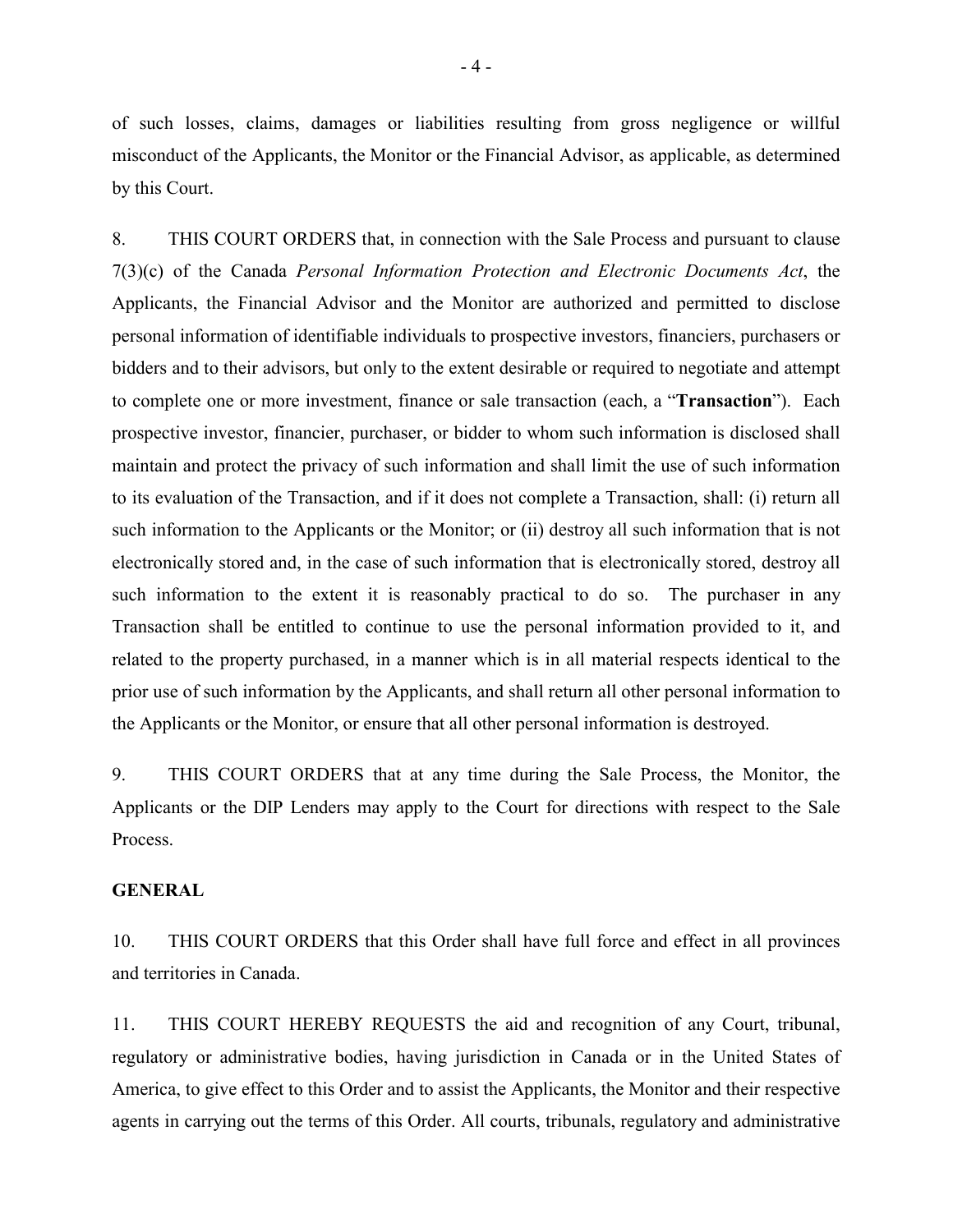bodies are hereby respectfully requested to make such orders and to provide such assistance to the Applicants and to the Monitor, as an officer of this Court, as may be necessary or desirable to give effect to this Order, to grant representative status to the Monitor in any foreign proceeding, or to assist the Applicants and the Monitor and their respective agents in carrying out the terms of this Order.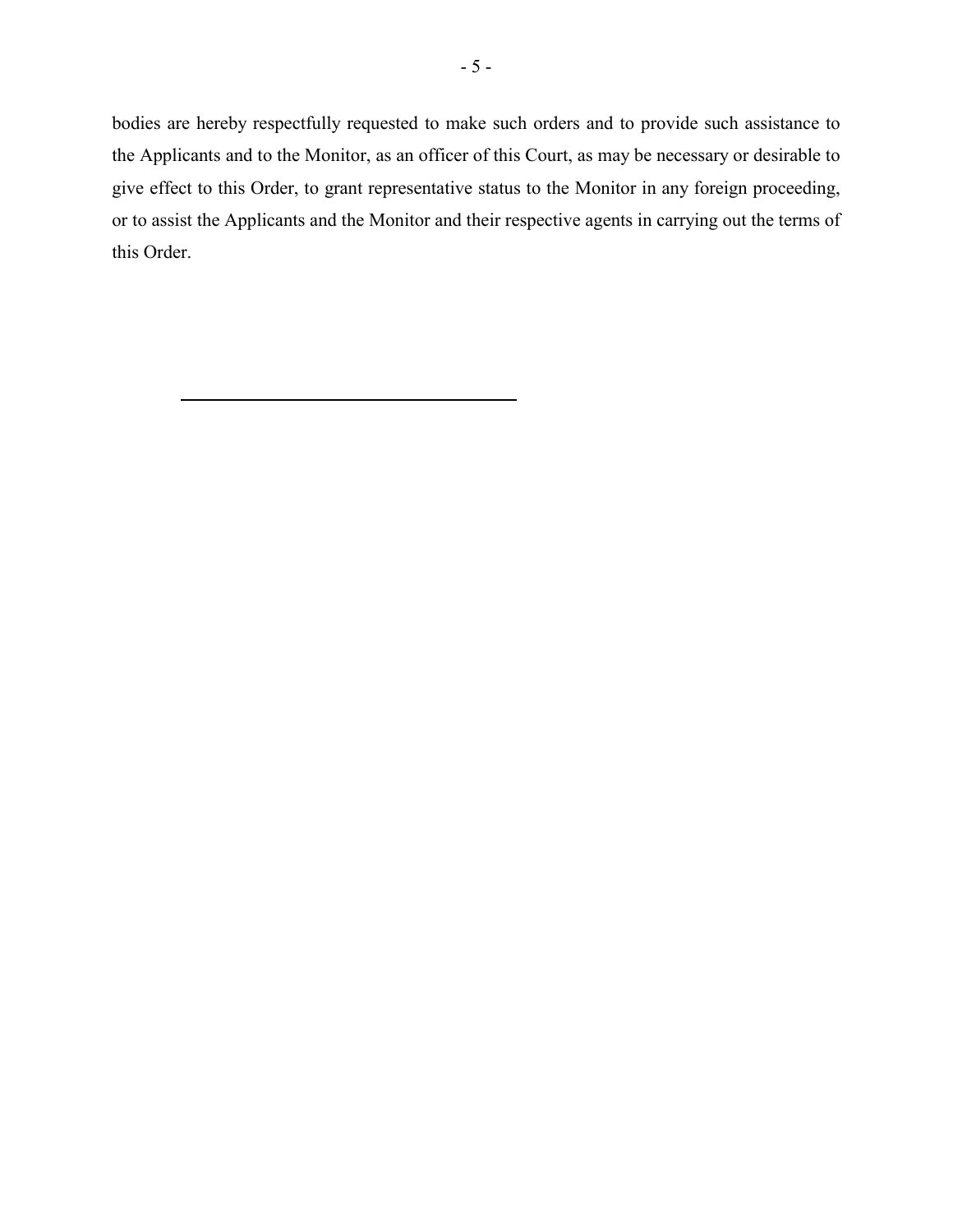# **SCHEDULE "D"**

# **REDLINE OF PROPOSED AMENDMENTS TO SISP TERMS**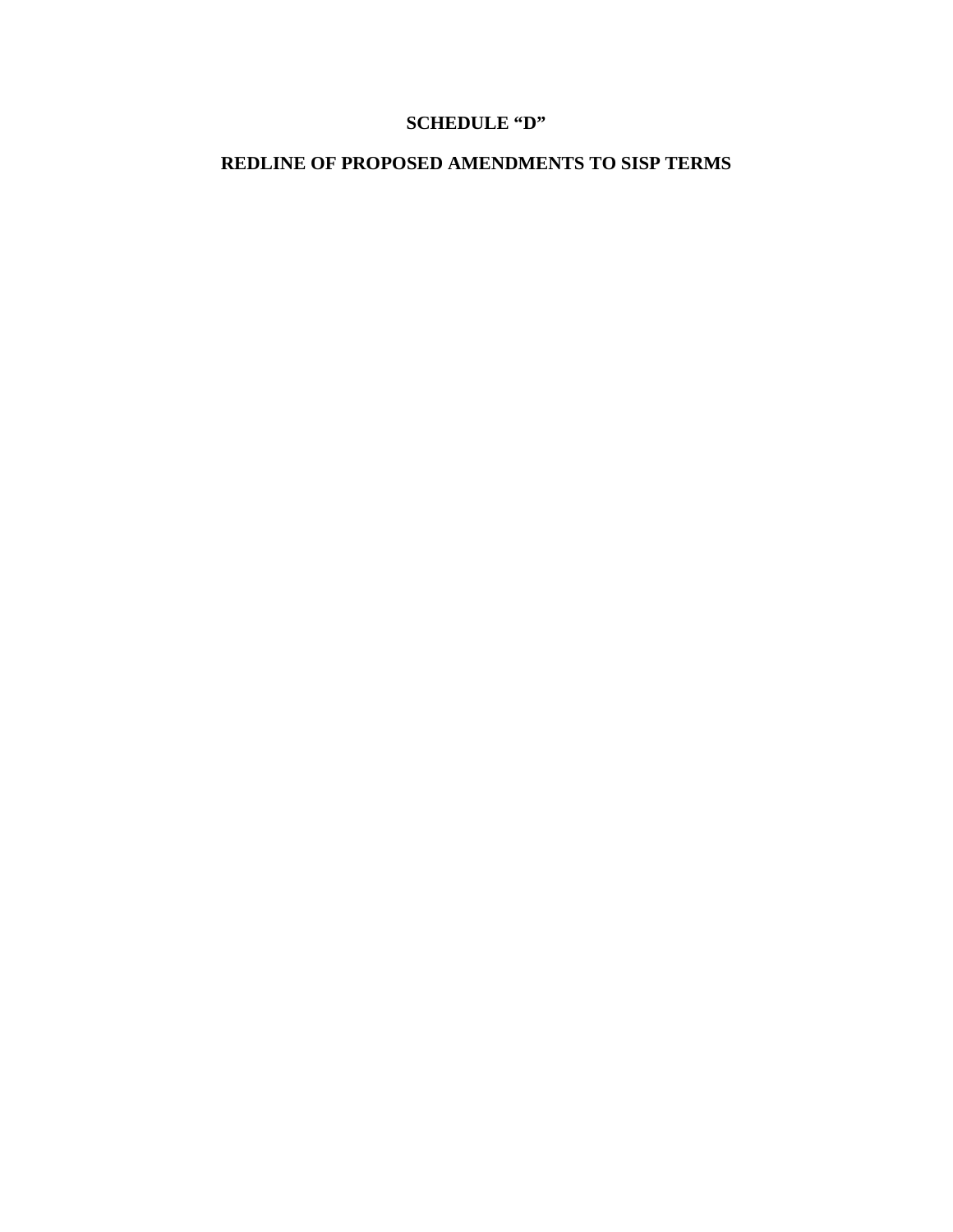# Schedule "A" Sale Process

On June 22, 2017, Sears Canada Inc. and certain of its subsidiaries (collectively, "**Sears Canada**") sought and obtained protection under the *Companies' Creditors Arrangement Act* (the "**CCAA**") pursuant to an initial order (the "**Initial Order**") granted by the Ontario Superior Court of Justice (Commercial List) (the "**Court**"). The Initial Order contemplates Sears Canada pursuing all avenues of refinancing, restructuring, selling and reorganizing their Business and Property (each as therein defined) subject to prior approval of the Court.

## **Sale and Investment Solicitation Process**

- 1. This sale and investment solicitation process (the "**Sale Process**") sets out the manner in which $(i)$  (i) bids and proposals for a broad range of transaction alternatives including investment proposals involving the Business, Property, assets (the "**Assets**") and/or leases (the "**Leases**") of Sears Canada, whether *en bloc* or any portion(s) thereof, will be solicited from interested parties, (ii) any Binding Bids, Binding Lease Modification Proposals and/or Binding Lease-Surrender Proposals (each as defined below) received will be considered and negotiated with interested parties, (iii) any Binding Bids, Binding Lease Modification Proposals and/or Binding Lease-Surrender Proposals as subsequently negotiated, may be selected as Successful Bid(s) (as defined below), and (iv) the Court's approval of such Successful Bid(s) will be sought, with an anticipated completion date of all transactions by no later than October 25, 2017.
- 2. The Sale Process shall be conducted by BMO Nesbitt Burns Inc. ("**BMO Capital Markets**", the "**Sale Advisor**") on behalf of Sears Canada and under the supervision, review and approval of both the Special Committee of the Board of Directors of Sears Canada Inc. (the "**Special Committee**") and FTI Consulting Canada Inc. in its capacity as court-appointed monitor of Sears Canada (the "**Monitor**"). References to Sears Canada throughout this Sale Process shall mean the Special Committee in circumstances where the integrity of this Sale Process so requires (as determined by the Special Committee or any of the advisors, the Sale Advisor or the Monitor).
- 3. Parties who wish to have their bids or proposals considered with respect to the Business, Assets and/or Leases, whether as a whole or any portions thereof, shall participate in this Sale Process in accordance with the procedures set out herein.
- 4. The sale of the Business, Assets and/or Leases will be on an "as is, where is" basis and without surviving representations or warranties of any kind, nature, or description by Sears Canada, the Sale Advisor, the Monitor or any of their respective agents or estates, except to the extent set forth in a definitive transaction agreement executed by Sears Canada in accordance with this Sale Process.
- 5. For the purpose of this Sale Process, the term "Landlord" shall include  $(i)$  the landlords underof real property leases and occupancy/occupation agreements for any of the Applicants' leased premises. leased locations, and (ii) the parties to any operating agreement or other similar agreement relating to an Applicants' owned premises.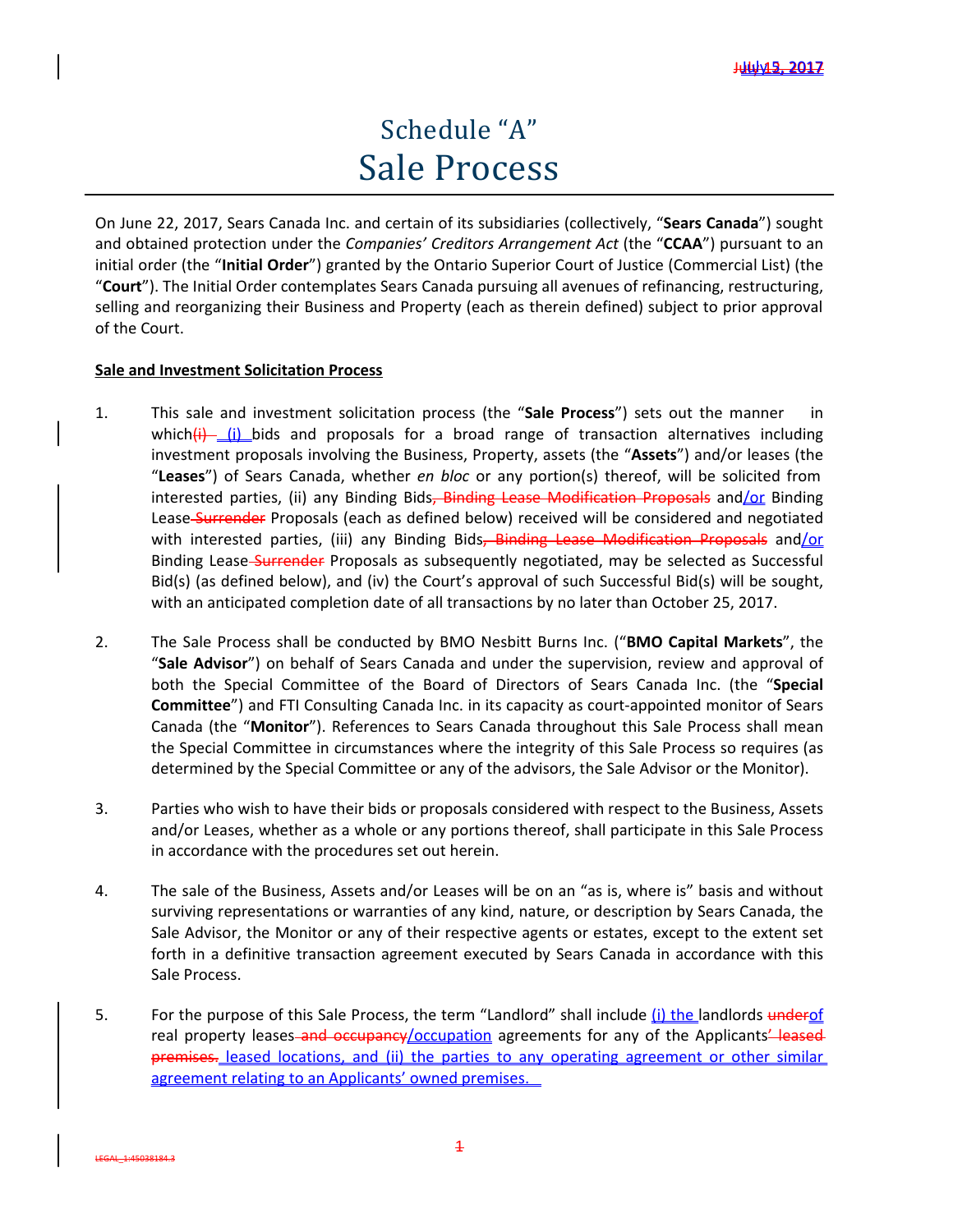#### **Solicitation Process**

- 6. The Sale Process will be conducted as follows:
	- a. The Sale Advisor and Sears Canada with the assistance of its advisors and in consultation with and under the supervision of the Monitor will:
		- (i) prepare a form of non-disclosure agreement acceptable to the Monitor ("**NDA**") to be executed by interested parties;
		- (ii) prepare forms of transaction documents to be used by interested parties in submitting bids and proposals to Sears Canada, the form and substance of such transaction documents to be acceptable to the Monitor after consultation with the DIP ABL Lenders and DIP Term Lenders (as defined in the Initial Order, and together the "**DIP Lenders**") (the "**Transaction Documents**");
		- (iii) solicit interest from parties to enter into NDAs, and begin analyzing the transaction alternatives;
		- (iv) require that all potential bidders that wish to participate in the Sale Process must sign an NDA in form acceptable to Sears Canada and the Monitor prior to participation in the Sale Process, provided howeversave that a Landlord need not sign an NDA to submit a Binding Lease Modification Proposal or a Binding Lease Surrender Proposalproposal relating to an existing Lease to which they are a party or/and to submit an offer for the purchase of a premise in respect of which they are a party to an operating or other agreement relating to such premises (hereinafter all such leases, operating or other agreements collectively referred to as "**Leases**"); and
		- (v) provide potential bidders who have executed an NDA with access to an electronic data room of due diligence information.
	- b. Landlords may submit to the Sale Advisor Binding Lease Modification Proposals (as definedbelow)proposals in connection with existing Leases or occupancy agreements to which they are a party (the "**Binding Lease Proposals**") provided that all such proposals must be receivedsubmitted in binding form on or before 5:00 p.m. Eastern Daylight Time on August 15, 201731, 2017, (the—" "Binding Lease<del>-Modification</del> Proposal Deadline")<sub>7</sub> with a contemporaneous copy delivered to the Monitor;
	- c. Parties interested in pursuing a transaction must submit binding offers based on the relevant forms of Transaction Documents including the items set out in paragraph 87 below (a "**Binding Bid**") by 5:00 p.m. Eastern Daylight Time on August 31, 2017 (the "**Binding Bid Deadline**") to the attention of the Sale Advisor as set out below, with a contemporaneous copy delivered to the Monitor. Landlords may submit to the Sale Advisor proposals to have Sears Canada surrender existing leases to which they are a party (a "**Binding Lease Surrender Proposal**") provided that all such proposals must be received in binding form on or before the Binding Bid Deadline, with a contemporaneous copy delivered to the Monitor; and
	- d. Subject to the terms set forth herein, following the Binding Bid Deadline and the Binding Lease Modification Proposal Deadline, Sears Canada and its advisors, in consultation with the Monitor and the DIP Lenders, may seek to negotiate final terms with one or more parties, and may select one or more Successful Bid(s) subject to the approval of the Court, all in accordance with the timeline set out in the process letter, which shall be in a form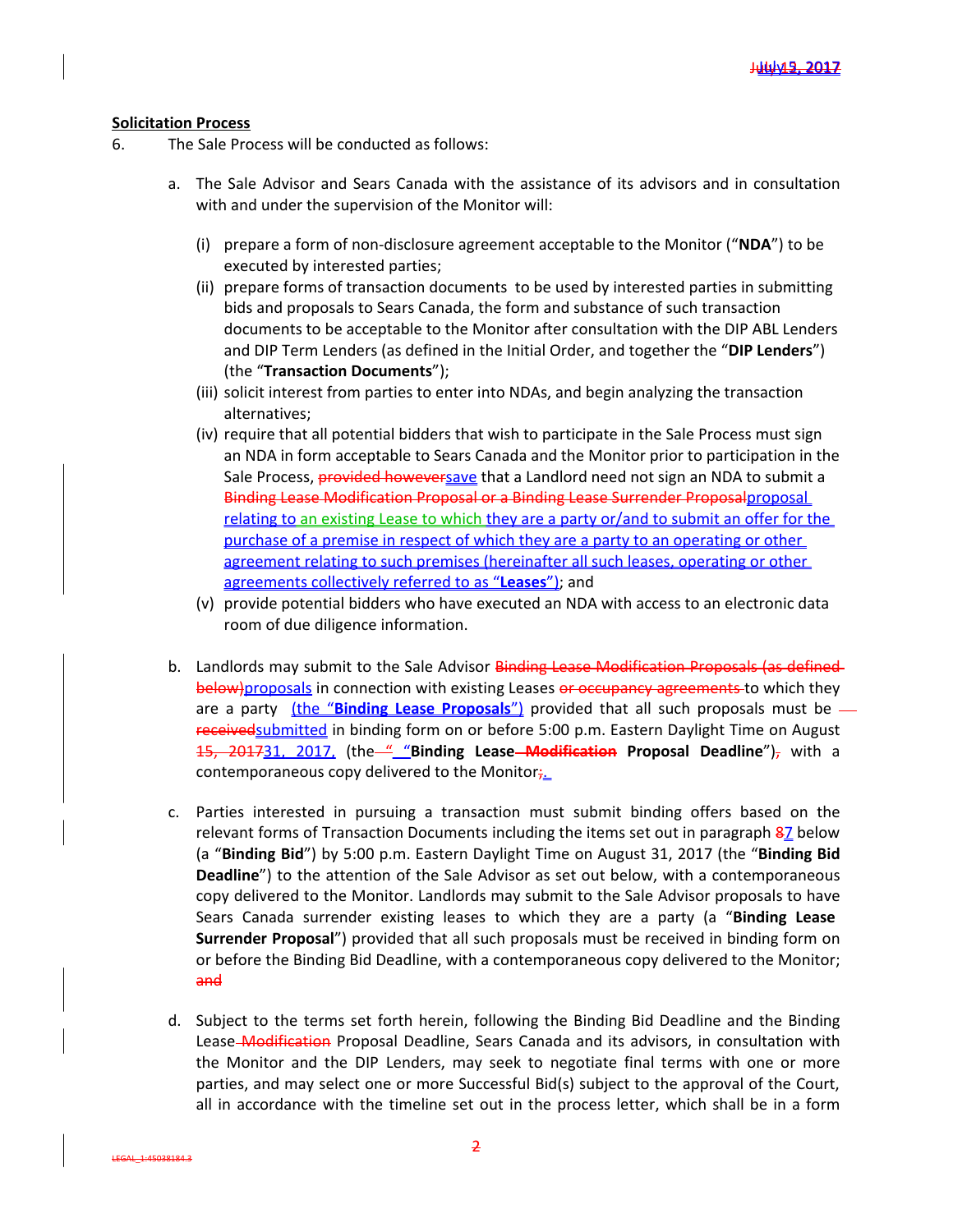acceptable to the Monitor and the DIP Lenders, to be delivered by the Sale Advisor to interested parties-; and

The Sale Advisor shall advise prospective bidders that if a Binding Bid will be submitted for one or more Assets or Leases that are subject to an operating agreement with an adjacent land owner which may or may not contain restrictions, or a right of first refusal, option to purchase or similar right ("**ROFR**"), the beneficiary of such agreement(s) reserves all rights and remedies in respect of such agreement(s).

7. The Sale Advisor may, in consultation with Sears Canada and the Monitor, and subject to the terms of the Definitive Documents (as defined in the Initial Order), engage local market leasing agents or real estate brokers to solicit Binding Bids for discrete Assets or assignments of Leases.

#### **Submission of Binding Offers**

- 8. In order for a bid to be considered a Binding Bid, it shall comply with the following:
	- (i) it shall contain:
		- a. duly executed Transaction Documents;
		- b. the identity and contact information of the bidder and the identities of each person or entity that will be sponsoring or participating in such bid, including direct and indirect owners;
		- c. a blackline showing changes to the relevant Transaction Documents provided to the interested party by Sears Canada; and
		- d. evidence of authorization and approval to submit and consummate the bid from the bidder's board of directors (or comparable governing body);
	- (ii) it includes a letter stating that the bid is irrevocable for a period of at least 20 business days after the Binding Bid Deadline (subject to any longer period as may be required for a ROFR Bid, as set out below);
	- (iii) it provides written evidence of a firm, irrevocable financial commitment for all required funding or financing in connection with the bid;
	- (iv) if applicable, a separate Transaction Document that includes a separate allocation of value to each individual Asset or Lease subject to the bid that is the subject of a valid and enforceable right of first refusal, option to purchase or similar right; the bid is on an Asset that is subject to a ROFR, it shall comply with the terms of the ["**ROFR Rider**" set out below];
	- (v) it is accompanied by a cash deposit (the "**Deposit**") of 10% of the total cash purchase price contemplated by such bid, which shall be paid to the Monitor by wire transfer (to a bank account specified by the Monitor) and held in trust in accordance with this Sale Process;
	- (vi) it does not include any request for or entitlement to any break fee, expense reimbursement or similar type of payment;  $\overline{\left\langle \mathsf{vii} \right\rangle}$
	- (vii) it is not conditional upon:

LEGAL\_1:45038184.3

- a. the outcome of unperformed due diligence by the bidder, and/or
- b. obtaining financing; and

(viii) (viii) it is received by the Binding Bid Deadline.

9. A Binding Lease Modification Proposal and a Binding Lease Surrender Proposal shall comply with the following:

3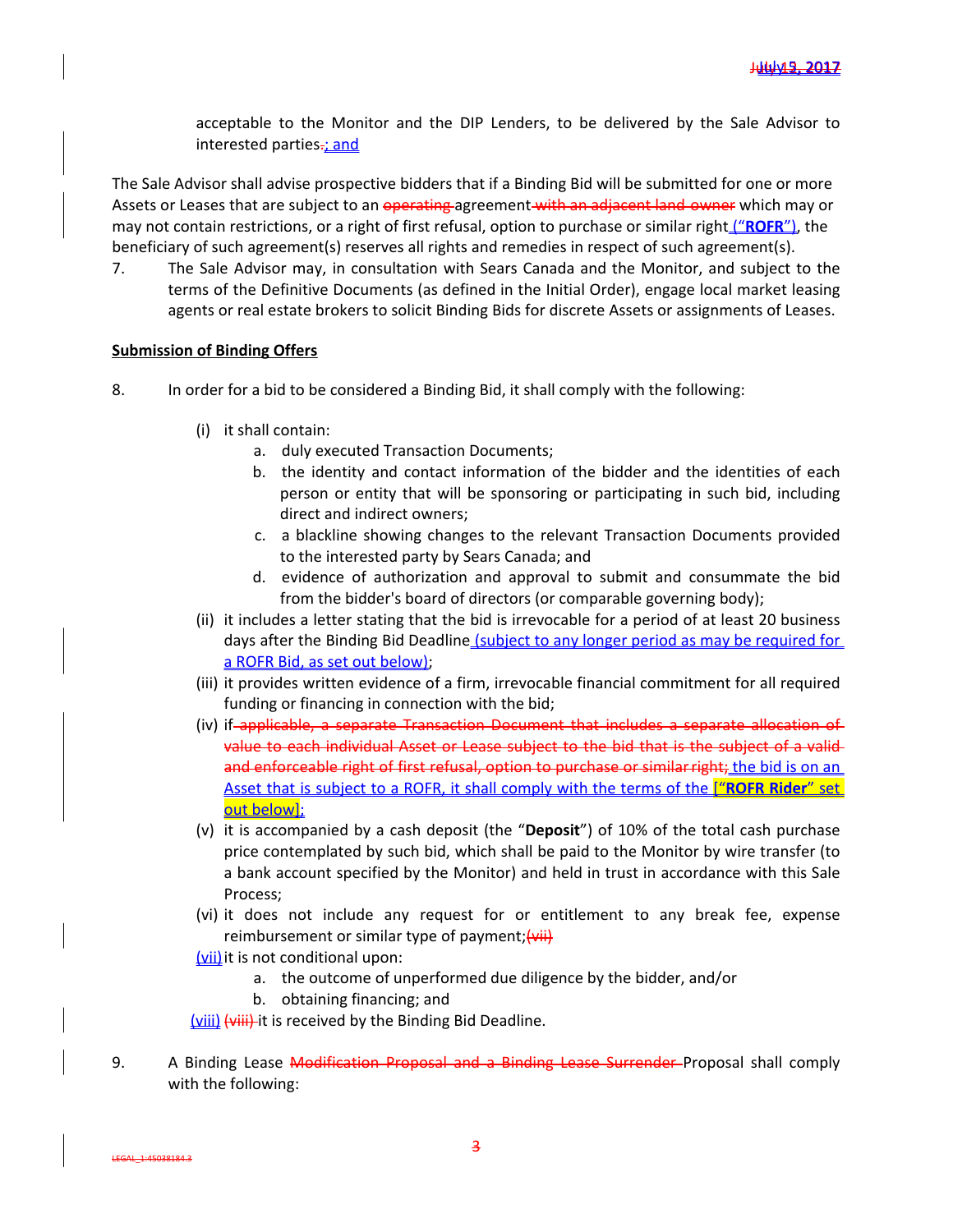- (i) it shall contain:
	- a. duly executed relevant Transaction Documents;
	- b. the identity and contact information of the Landlord contact person;

a blackline showing changes to the relevant Transaction Documents provided to the interested party by Sears Canada; and

- c. evidence of authorization and approval to submit and consummate the proposal from the Landlord's board of directors (or comparable governing body), or confirmation that such authorization and approval is not required for thea Binding Lease Modification Proposal or Binding Lease Surrender Proposal, as applicable, to be binding on suchthe Landlord;
- (ii) it includes a letter stating that the proposal is irrevocable for a period of at least 20 business days after the Binding Bid Deadline;
- (iii) in the event that third party financing is required to close the transaction, it provides written evidence of a firm, irrevocable financial commitment for all required funding or financing;
- (iv) it is not conditional upon:
	- a. the outcome of unperformed due diligence by the Landlord, and/or
	- b. obtaining financing; and
- (v) it is received by the Binding Lease Modification-Proposal Deadline or the Binding Bid Deadline, as applicable; and (vi) to the extent that a Landlord intends to submit a proposal contemplating a material modification of an existing Lease to which it is party (a "**Binding Lease Modification Proposal**"), such Binding Lease Modification Proposal must, in addition to the foregoing requirements, contain such Landlord's consent that the Sale Advisor and Sears Canada may share such Binding Lease Modification Proposal with other bidders in the Sale Process who have signed NDAs, subject to any restrictions that may be contained in such Binding Lease Modification Proposal.
- 10. Sears Canada, with the consent of the Monitor, the Sale Advisor and the DIP Lenders, may waive compliance with any one or more of the requirements specified in sections 8section 8 and  $99$  and deem, with the consent of the bidding party, a non-compliant bid, lease surrenderproposal or lease modification proposal to be a Binding Bid, a Binding Lease Surrender Proposal or a Binding Lease Modification Proposal, respectively, with the exception of a bid or a lease surrender proposal that is received after the Binding Bid Deadline or a lease modification proposal that is received after the Binding Lease Modification Proposal Deadline.

#### **Evaluation of Competing Bids and Proposals and Court Approval**

Following the Binding Bid Deadline and the Binding Lease-Modification Proposal Deadline, as applicable, Sears Canada shall consult with the Monitor, the Sale Advisor and the DIP Lenders and decide whether to (i) continue negotiations with a selected number of bidders that have submitted Binding Bids, Binding

LEGAL\_1:45038184.3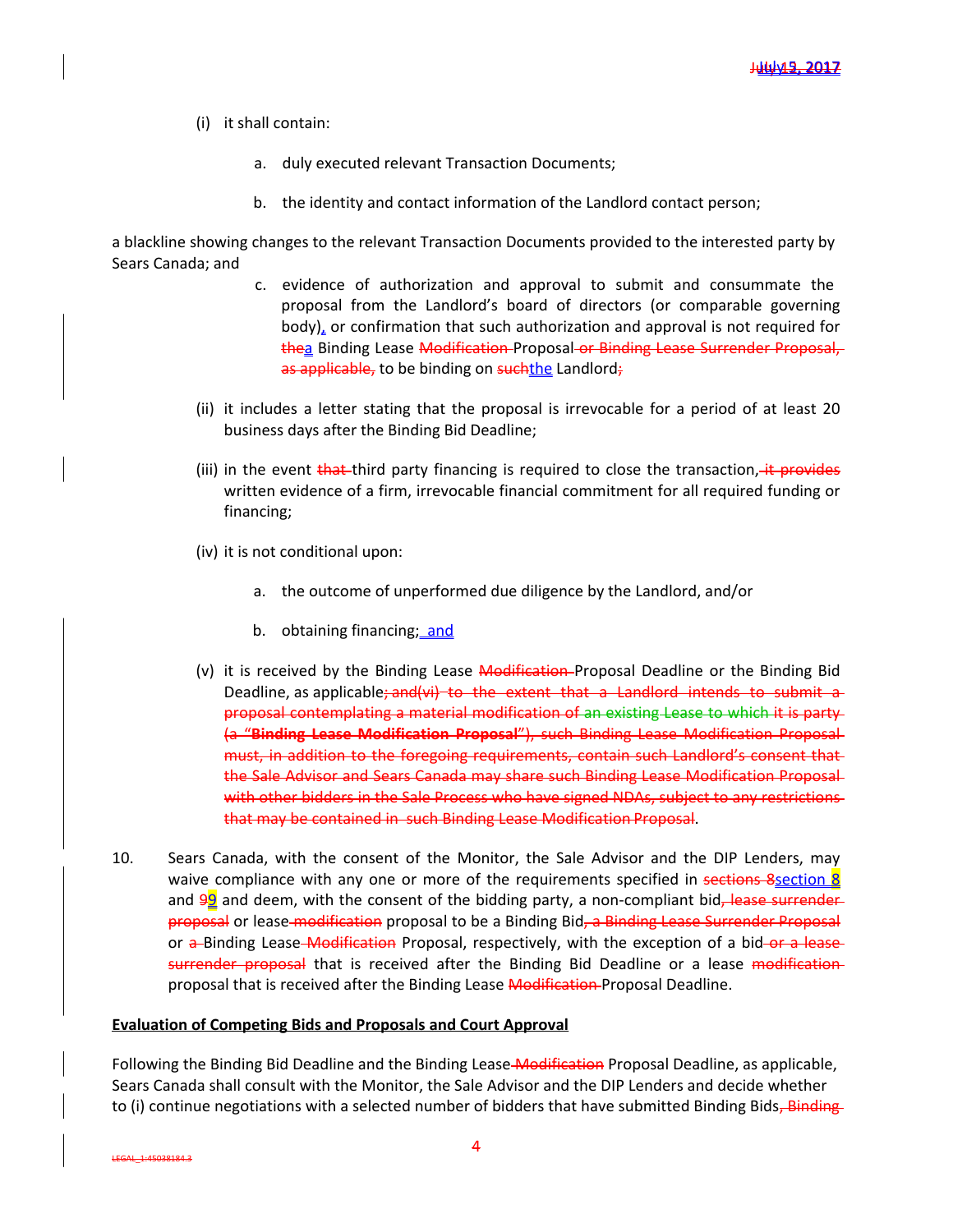Lease Modification Proposals and/or Binding Lease Surrender Proposals, with a view to selecting one or more non-overlapping Bindings Bids, Binding Lease Modification Proposals and/or Binding Lease-Surrender Proposals (collectively, the "**Successful Bid(s)**") upon approval of the Board of Directors of Sears Canada, and (ii) take such steps as are necessary to finalize and consummate the Successful Bid(s). Sears Canada shall have no obligation to conclude a sale arising out of this Sale Process and reserves the right and unfettered discretion to reject any bid or proposal (including any Binding Bid $_{\tau}$ ) Binding Lease Modification Proposal and any Binding Lease Surrender Proposal), but shall not do so without the approval of the Monitor after consultation with the DIP Lenders. If Sears Canada does select any Successful Bid(s), it shall be under no obligation to accept the highest bid.

- 11. Following selection of a Successful Bid(s), Sears Canada and its advisors in consultation with the Monitor shall, seek to settle any necessary definitive agreement(s) with respect to the Successful Bid(s) in form and substance acceptable to the DIP Lenders and the Board of Directors of Sears Canada. Once all necessary definitive agreement(s) with respect to a Successful Bid have been finalized, Sears Canada will apply to the Court as soon as reasonably practicable for an order in form and substance acceptable to the Monitor and the DIP Lenders (an "**Approval and Vesting Order**") approving such Successful Bid and authorizing Sears Canada to (i) enter into any and all necessary agreements with respect to the Successful Bid, (ii) undertake such other actions as may be necessary to give effect to such Successful Bid, and (iii) implement the transaction(s) contemplated in such Successful Bid.
- 12. Each Landlord shall be advised by no later than two business days after the selection of a Successful Bid(s) relating to such Landlord's Lease(s), and in any event no later than October-15, September 30, 2017, which of its Lease(s) are included in such Successful Bid(s).

#### **Deposits**

13. All Deposits shall be retained by the Monitor and invested in an interest bearing trust account. If one or more Successful Bids are selected and an Approval and Vesting Order is granted in connection therewith, the Deposit paid in connection with such Successful Bid(s) (plus applicable interest) will be non-refundable and shall, upon closing of the transaction contemplated by such Successful Bid(s), be applied to the purchase price to be paid in connection with such Successful Bid(s) or be dealt with as otherwise set out in the definitive agreement(s) entered into in connection with such Successful Bid(s). Any Deposit (plus applicable interest) delivered with a Binding Bid that is not selected as a Successful Bid, will be returned to the applicable bidder within ten (10) business days of the date of expiration of such Binding Bid or an earlier date as may be determined by Sears Canada, in consultation with the Monitor and the Sale Advisor.

## **Consents and Information**

LEGAL\_1:45038184.3

- 14. Any non-material amendments to this Sale Process, including the relevant dates and deadlines set forth herein, may (except as it relates to the timeline in favour of any party holding a ROFR in respect of a ROFR Bid, without the consent of the applicable beneficiary of the ROFR), may only be made with the written consent of the Special Committee, the Monitor and the DIP Lenders, or by further order of the Court.
- 15. Notwithstanding anything else contained herein, Sears Canada, in its reasonable business judgment and in consultation with the Sale Advisor, the Monitor and the DIP Lenders may, from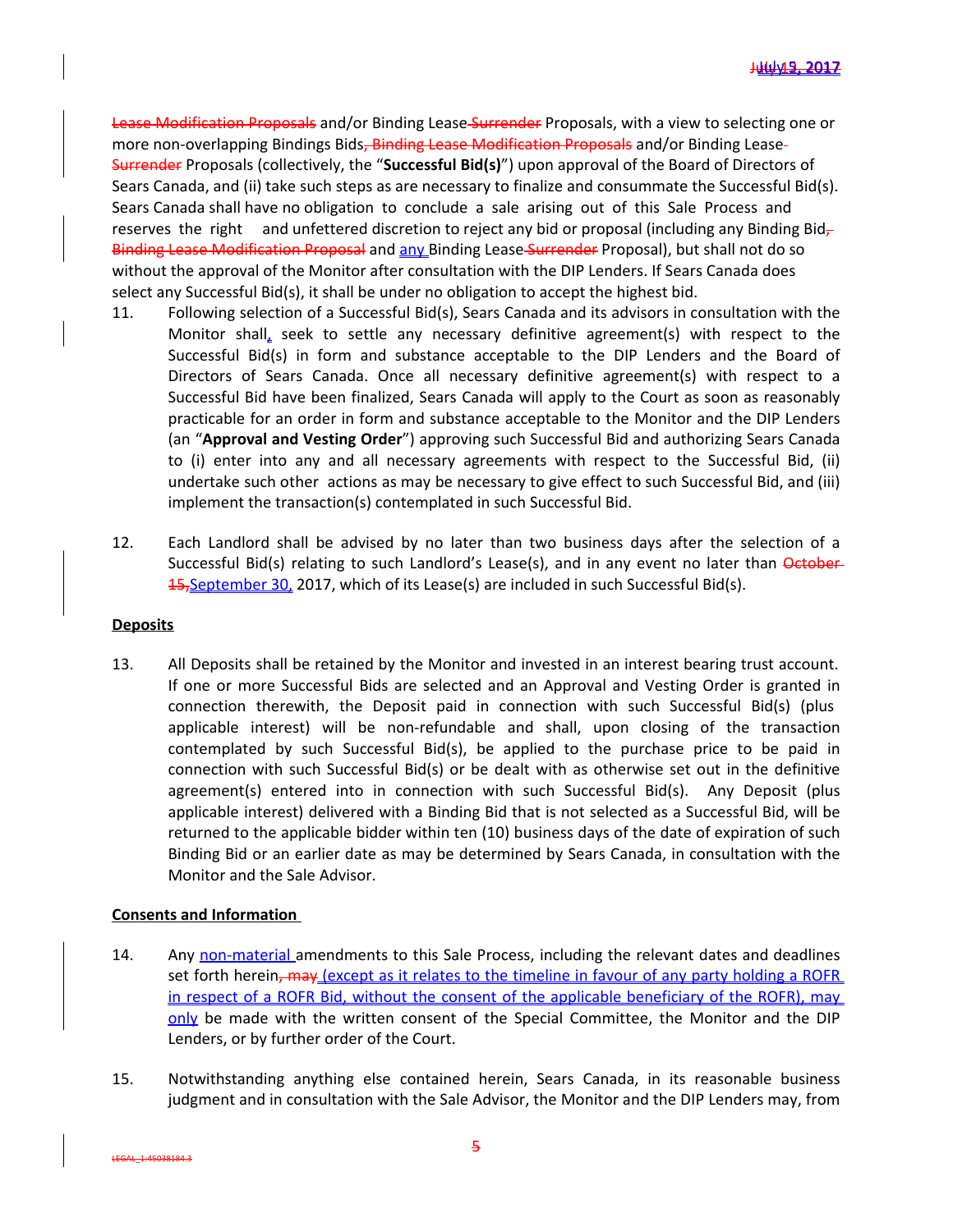time to time, withdraw any Leases or Assets from this Sale Process in accordance with the CCAA, and Sears Canada's rights under the Initial Order.

If any DIP Lender intends to participate as a bidder in this Sale Process, such party must provide written notice of such intention (the "**Participation Notice**") to the Sale Advisor, with a copy to the Monitor, on or before July 17, 2017 (the "**Participation Notice Deadline**"). Any DIP Lender who delivers a Participation Notice shall not be entitled to any Bid Information or Confidential Information (each as defined below)<sub>7</sub> or to participate in the Sales Process, including the review or drafting of the Transaction Documents orand the review, consideration, negotiation and/or selection of Successful Bid(s). The failure of such parties to deliver a Participation Notice by the Participation Notice Deadline shall render such parties unable to participate as a bidder in this Sale Process.

16. Subject to the confidentiality terms hereof, the Sale Advisor shall provide regular updates to the DIP Lenders and their advisors with respect to matters related to the Sale Process. Any information that is provided by the Sale Advisor, Sears Canada, the Monitor or their advisors to any of the DIP Lenders or their advisors, in respect of the Sale Process, including regarding any participants therein, any bids received or terms thereof or otherwise ("**Confidential Information**"), will be provided on a strictly confidential basis only and such parties shall not be permitted to share such Confidential Information with anyone other than any other DIP Lenders or the DIP Lenders' advisors, without the consent of Sears Canada and the Sale Advisor in consultation with the Monitor.

In addition, the following highly-sensitive information will solely be provided on a strictly confidential basis only to the Restricted Process Observers (as defined below), notwithstanding the terms of any bids or proposals received: the identity of the bidders; the particular Assets, Leases and/or Business that are the subject of a particular Binding Bid, Binding Lease Modification Proposal or Binding Lease Surrender Proposal; the proposed purchase price for the Business, Assets and/or Leases identified in a Binding Bid, Binding Lease Modification Proposal or Binding Lease-Surrender Proposal; and the number of bidders that are considering or have submitted Binding Bids, Binding Lease Modification Proposals and/or Binding Lease Proposals for a particular Asset, Lease or Business, and copies of all bids or proposals received in the Sale Process (collectively, the "**Bid Information**"). The Monitor will maintain a list of personnel and/or categories of personnel who have a need to know the Bid Information, including personnel and/or categories of personnel of the financial and legal advisors to the DIP Lenders (the "**Restricted Process Observers**"). No Bid Information will be provided to any individual who is not a Restricted Process Observer and, notwithstanding the terms of the DIP Facilities (as defined in the Initial Order), Restricted Process Observers shall only be permitted to share such Bid Information with other Restricted Process Observers unless the prior written consent of the Monitor in consultation with the Sale Advisor is obtained.

Subject to the terms hereof, the Special Committee or its designate may participate in the negotiations under the Sale Process and shall give instructions to Sears Canada's advisors in respect of or relating to this Sale Process. Certain members of management of Sears Canada have advised the Special Committee and Sears Canada's advisors that they intend to submit a bid or proposal. Management of Sears Canada involved in any capacity in connection with the submission of any bid or proposal will not be provided with Confidential Information or Bid Information, including information about Binding Bids,-Binding Lease Modification Proposals or Binding Lease Surrender Proposals that third parties have made or information about whether any particular party has made a Binding Bid, Binding Lease Modification Proposal or Binding Lease-Surrender Proposal, shall not participate in the Sales Process, including the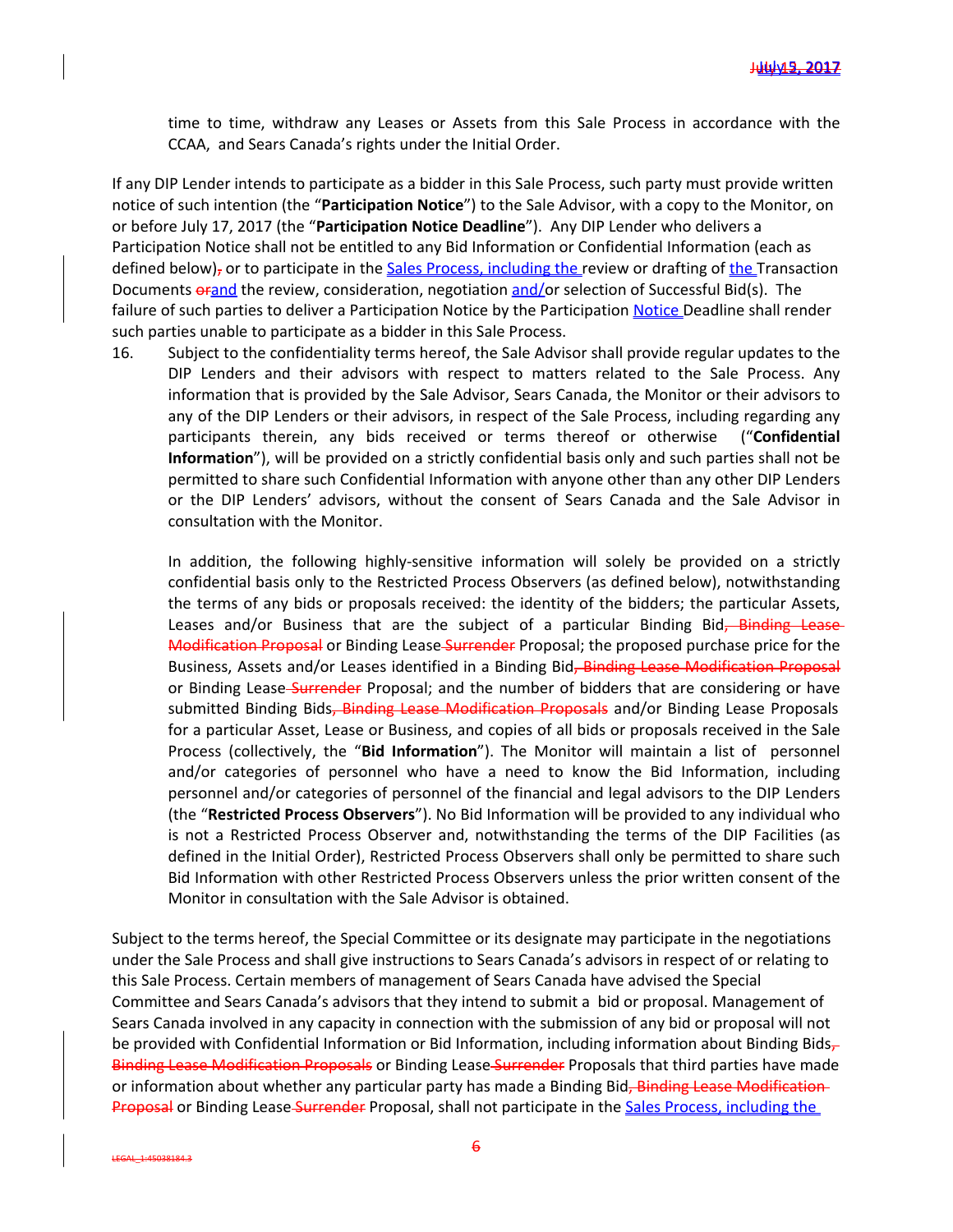review or drafting of the Transaction Documents orand the review, consideration, negotiation and/or selection of Successful Bid(s), bids and may be subject to further restrictions as may be determined from time to time by the Special Committee in consultation with Sears Canada's advisors and the Monitor.

- 17. Notwithstanding anything else contained herein, nothing shall affect the rights and remedies of the applicable Landlord relating to any Successful Bid(s) that may exist or arise under or in respect of any Lease, or the Landlord's property, except as may be agreed by the applicable Landlord and the parties to the Successful Bid(s).
- 18. **20. Under no circumstances should the management of Sears Canada communicate with any interested party without one of the Sale Advisor, the Monitor or Osler, Hoskin & Harcourt LLP ("Osler"), legal advisor to Sears Canada, present.**
- 19. 21. All communications relating to a potential bid must be addressed to the Sale Advisor. Interested parties must adhere to the following communication protocol:
	- (i) members of Sears Canada's management team will only be available to prospective bidders at times scheduled and on terms determined by BMO Capital Markets as it determines necessary to advance the Sale Process, provided that such meetings or other communications with management must be supervised by any one of the Sale Advisor, the Monitor or Osler; and
	- (ii) members of Sears Canada's management and outside advisory teams have been instructed to direct any and all inquiries from prospective bidders to BMO Capital Markets.
- 20. 22. Nothing in this Sale Process shall be construed to (i) permit or require any amendments to the terms of any Lease(s) without the consent of the applicable Landlord,(s) or (ii) obligate any Landlord to negotiate with a party regarding any such amendments-

**Failure to adhere to this communication protocol may result in disqualification of the interested party from the Sale Process and/or the rejection of any bid made by such interested party.**

LEGAL\_1:45038184.3

7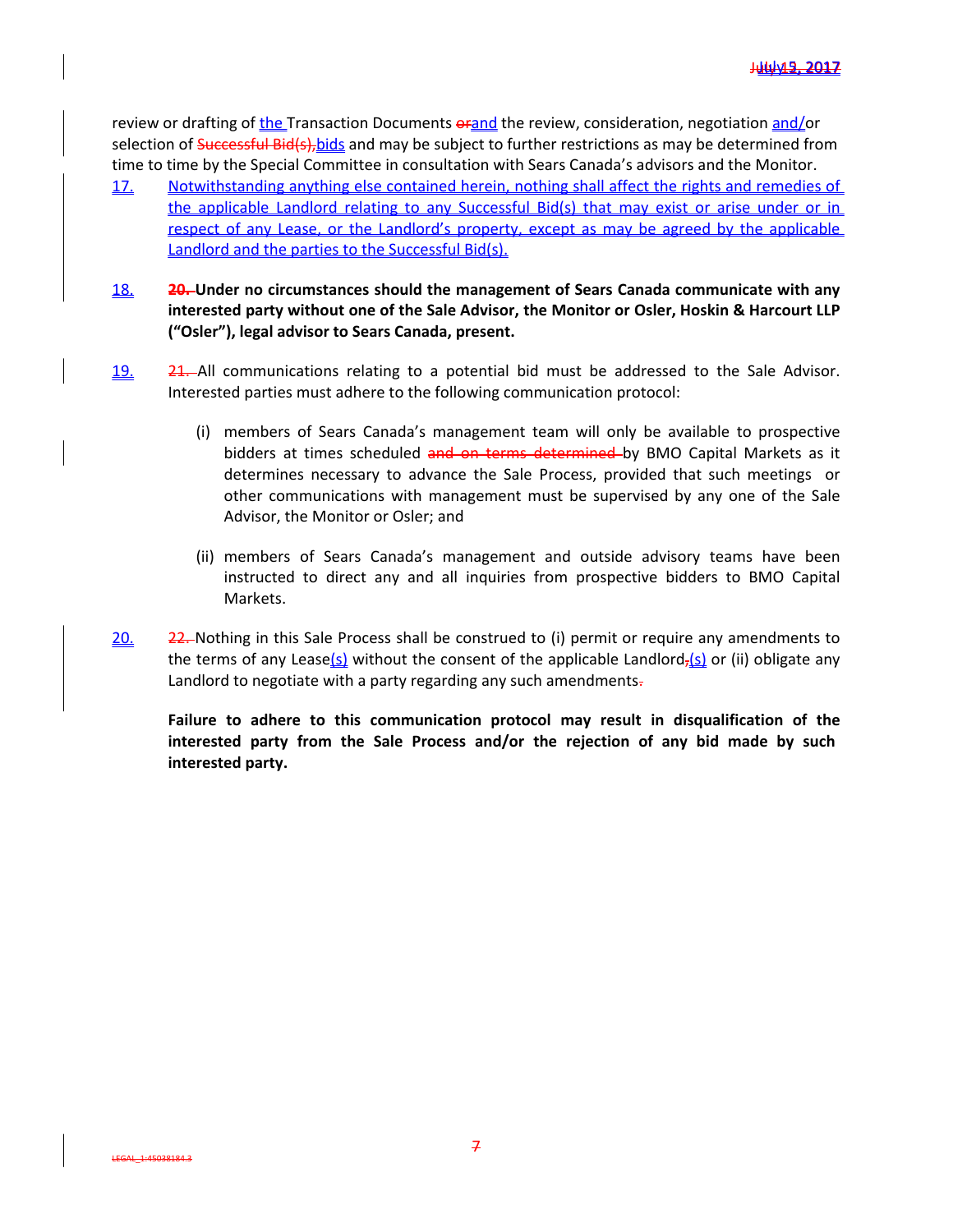# **SCHEDULE "E"**

**RIDER TO SISP TERMS (For Assets subject to ROFR's)**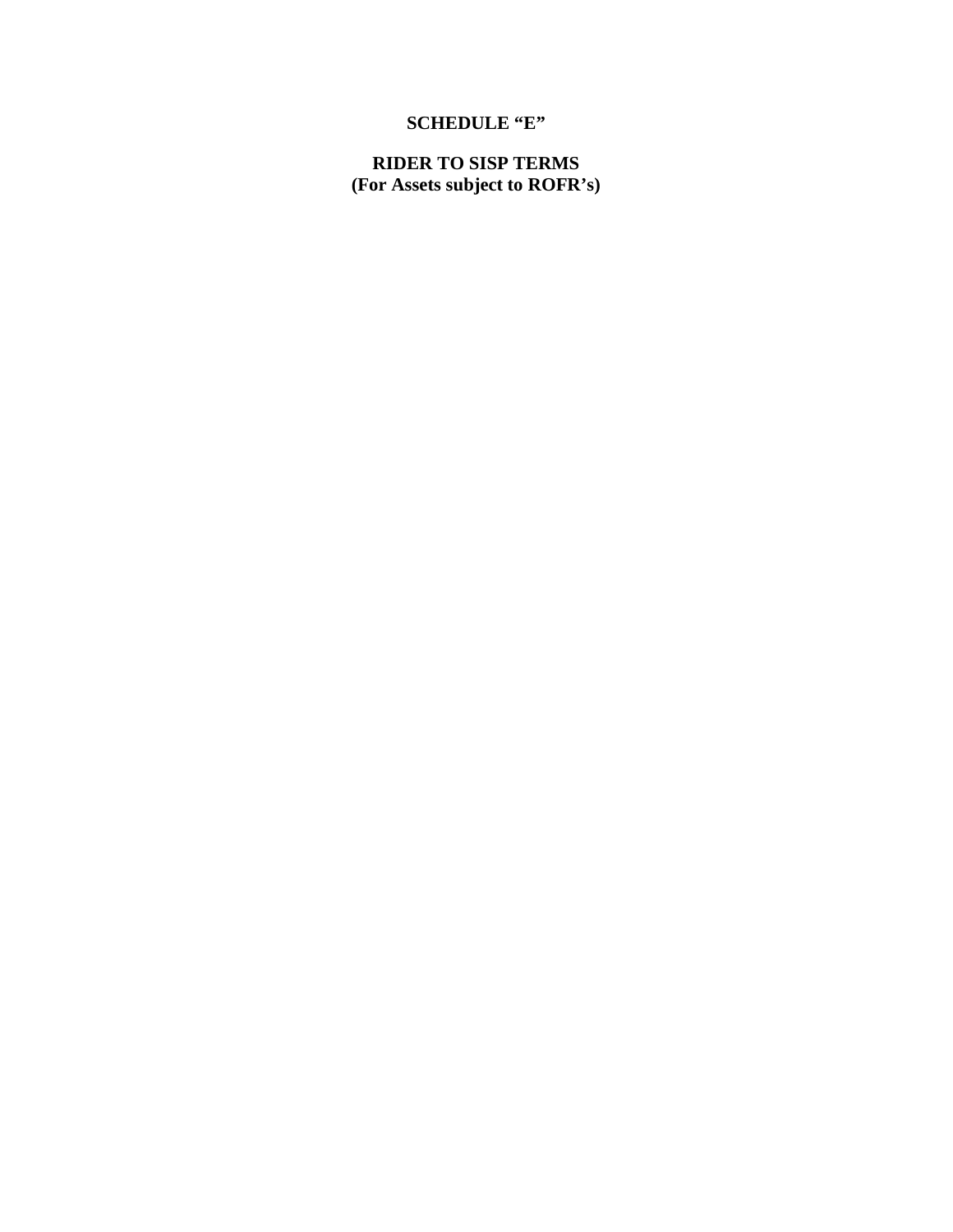# **Sale Process** ROFR Rider

- 1. Notwithstanding any other provision contained in the Sale Process, the following provisions shall apply to any bids relating to real property assets or Leases (collectively the "Assets") which are subject to rights of first refusal, options to purchase or similar rights, as applicable (each referred to herein as a "ROFR").
- 2. Any bid received for the purchase and/or assumption of any real estate Asset that is subject to a ROFR or similar right (a "ROFR Bid"), other than a bid from the party who is the beneficiary of the ROFR, shall comply with the following in order to be considered a Binding Bid. The bid shall:
	- a. contain a separate offer and purchase price for each Asset subject to a ROFR and the offer must not be conditional upon or tied to the bidder's successful purchase of any other Assets;
	- b. confirm that the bidder agrees to be bound by the terms and covenants of any operating agreement, servitude agreement or other agreements affecting the Asset that are binding on successors in interest to Sears;
	- c. be open for acceptance for a sufficient period of time to allow Sears to present any such ROFR Bid to the holder of the ROFR for the time period provided by the particular ROFR on that Asset;
	- d. be a cash offer in the case of a bid on any Asset by the DIP Lenders that was not subject to security for indebtedness actually drawn and owing to such DIP Lender(s) as at the date of filing.
- 3. Nothing contained herein will derogate from any of the rights of any holder of a valid and enforceable ROFR including any designated notice period (a "ROFR Notice Period") during which such holder is entitled to consider whether they wish to exercise their rights pursuant to the terms of their ROFR. For greater certainty, notwithstanding the fact that a Successful Bid in respect of a real estate Asset (which is subject to a ROFR) has been finalized, the transaction shall not be consummated until the earlier of: (i) the expiry of any applicable ROFR Notice Period, and (ii) the exercise of such ROFR right by the holder.
- 4. Notwithstanding anything else contained herein, nothing shall affect the rights and remedies of the applicable beneficiary of a ROFR relating to any ROFR Bid, except as may be agreed in writing by such beneficiary of the ROFR.
- 5. For greater certainty, nothing in this Sale Process shall be construed to (i) permit or require any amendments to the terms of any operating agreements or similar agreements affecting any real property Assets of Sears Canada without the written consent of the counter-party to such agreements; or (ii) obligate any party to such agreement(s) to negotiate with another party regarding any such amendments.